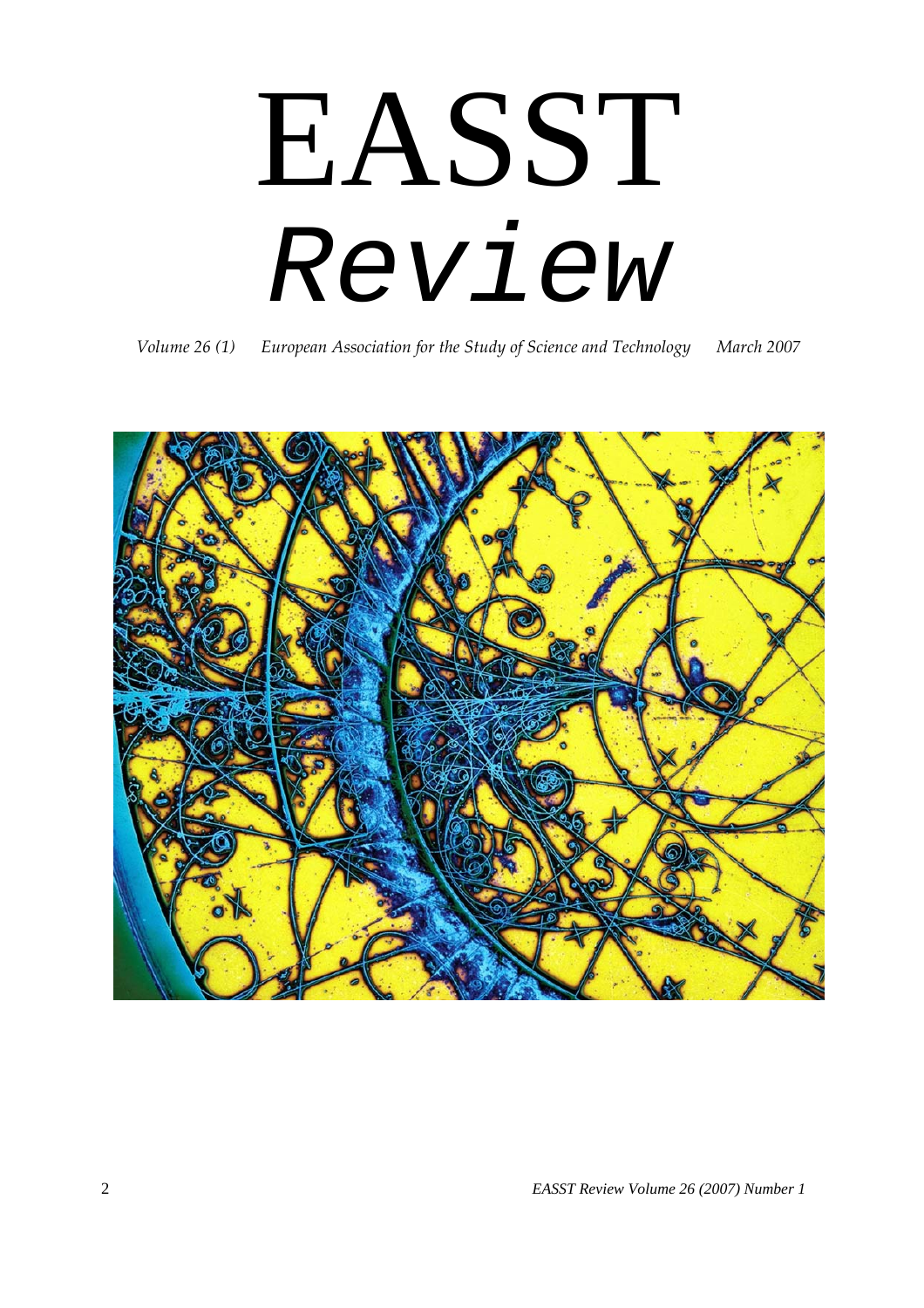*Editor: Ann Rudinow Saetnan Deputy Editor: Richard Rogers Tel:(+47) 73 59 17 86 (Saetnan) (+31) 20 525 3352 (Rogers) email:annrs@svt.ntnu.no rogers@easst.nl Membership queries: admin@easst.net* 

*EASST Review on the Web: http://www.easst.net* 

*Contributing Editors: Andrew Jamison (University of Aalborg) Harald Rohracher (Graz) Paul Wouters (Virtual Knowledge Studio, Royal Academy of Sciences, Netherlands)* 

*Council of the European Association for the Study of Science and Technology: Marc Audetat (University of Lausanne) Conor Douglas, student member (University of York) Christine Hine, President (University of Surrey) (c.hine@surrey.ac.uk) Reiner Grundmann (Aston University) Erika Mattila (London School of Economics and Political Science) Jessica Mesman (University of Maastricht) Tiago Moreira (Durham University) Fred Steward (Brunel University) Ragna Zeiss (Free University, Amsterdam) Susan Leigh Star (President of the Society for* 

*Social Studies of Science, ex-officio)* 

*EASST's Institutional Members: Academy of Finland CSISP/Sociology Department, Goldsmiths College Ecole des Mines, Paris Europäische Akademie, Bad Neuenahr-Ahrweiler Institute for Policy and Practice, University of Newcastle Inter-University Research Center for Technology,Work and Culture, Graz James Martin Institute, University of Oxford* 

*Linköping University Norwegian Institute for Studies in Research of Higher Education Science Museum, London University of Bielefeld University of Edinburgh University of Gothenburg University of Maastricht University of Manchester University of Surrey University of Sussex University of York VTT Group for Technology Studies, Finland Wellcome Trust* 

*EASST Review (ISSN 1384-5160) is published quarterly, in March, June, September and December. The Association's journal was called the EASST Newsletter through 1994.* 

*Subscription: Individual membership fee: EUR 35 annual. Reduced two- and threeyear membership available. Students and citizens of East European countries pay reduced rates on applicaton EUR 20. Library rate is EUR 35. Please note that subscriptions can also be made through the EASST website.* 

*Member benefits Travel stipends for Ph.D. students, young scholars and researchers from developing countries are available. Reduced registration rates for EASST events apply.* 

*EASST's Past Presidents: Sally Wyatt, 2000-2004; Rob Hagendijk, 1997-2000; Aant Elzinga, 1991-1997; Stuart Blume, 1987-1991; John Ziman, 1983- 1986;Peter Weingart, 1982.* 

*EASST Review's Past Editors Chunglin Kwa, 1991 – 2006; Arie Rip, 1982- 1991;Georg Kamphausen, 1982.* 

*frontpage illustration: CERN*

2 *EASST Review Volume 26 (2007) Number 1*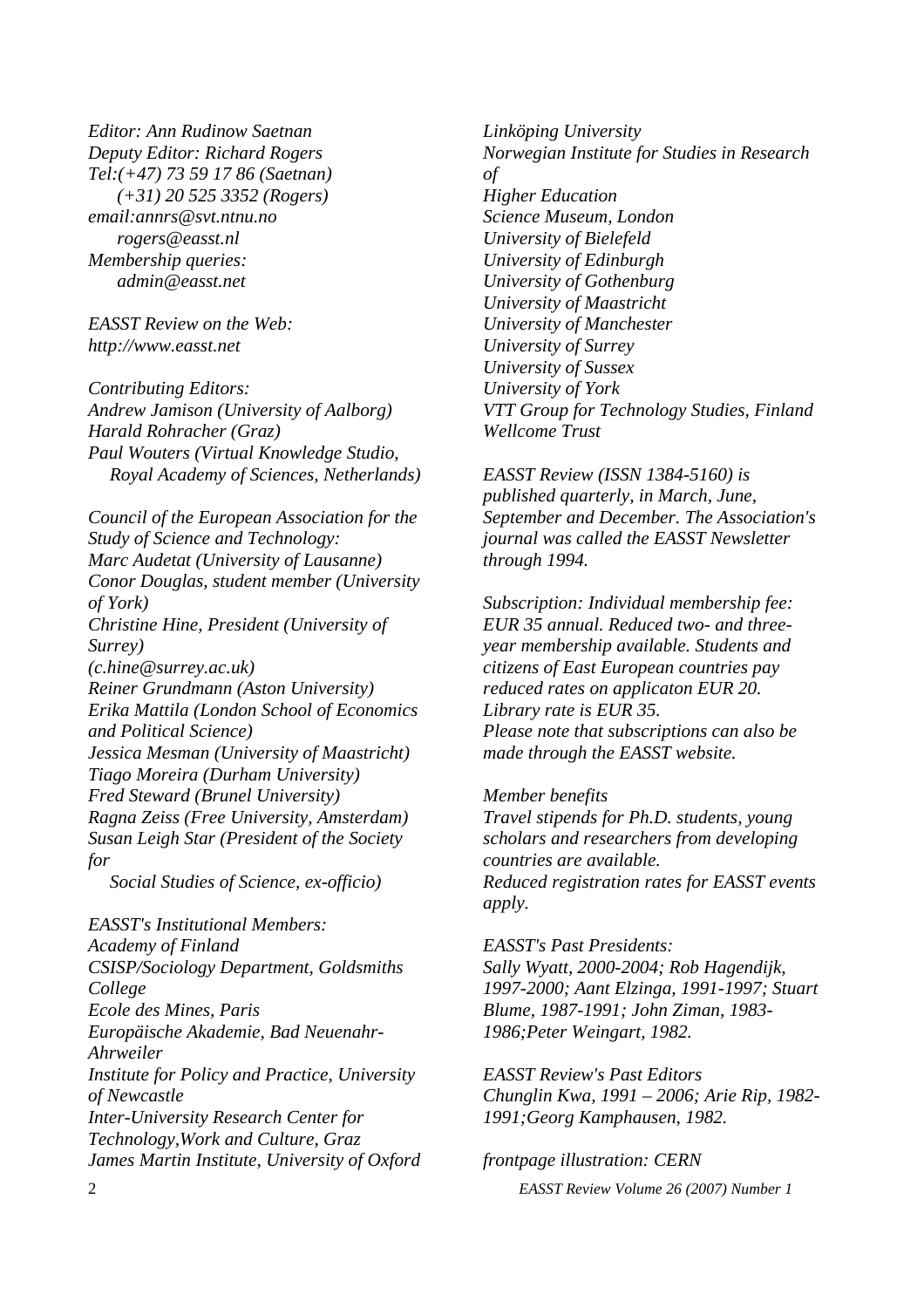#### *Editorial*  by Ann R. Sætnan

While performing his military service, my son must have learned to fold and store his clean laundry with precise edges, *tellekanter* (counting edges) stacked in perfect alignment on designated shelves so any inspecting officer could simply run a finger down the edges to check that the requisite number of clean shirts, underpants, socks, towels, etc. were present and accounted for. Immediately on demission he forgot this skill. In civilian discourse, the term *tellekanter* is associated with pedantry bordering on insanity, with a compulsion for order so strong as to be a compulsive disorder. Thus it must be in self-ironic jest that the Norwegian Research Council (NFR) has given the title "Tellekanter" to one page of the forms we with NFR grants must submit for our annual reports. There we are to report the number (and only the number; not the titles, authors, content, length, journal, publisher etc.) of our project's publications in various categories in the past year – articles in refereed journals, articles in other journals, chapters in anthologies, books, textbooks, invited lectures, conference papers, … and so on down the shelves.

NFR can allow itself this self-irony. The counting of publications is a well-known ritual in academe, and in this particular context the ritual is without formal consequences. In other contexts, however, there are serious formalized consequences. Our departmental budgets are now comprised of three elements, all of them consisting of *tellekanter* – the number of courses of varying intensity levels (i.e. formats requiring different teacher:student ratios) in our instructional programs, the number of passing-grade credits we produce, and the number of publications we produce in various status categories (articles in refereed journals, articles in other journals, chapters in anthologies, books, textbooks, … and so on

down the shelves). Logically, our departments must therefore hire those who draw students, pass students, and publish. Of these, our ability to publish is apparently deemed easiest to predict by counting. Thus when we apply for positions, tenure, promotions, and raises, we are instructed to structure our CVs according to the same shelving system, and evaluating committees are instructed first and foremost to run their fingers down the shelves counting publications on each and calculating the rate of publications per year.

Furthermore, once hired, we are encouraged to act strategically. After all, departmental budgets affect even those of us on tenure. If budgets are tight, we have less money to hire research and teaching assistants, to buy books, to replace our aging computers, to travel to conferences, etc. So even those of us with tenure, though no longer perishable must continue to publish. And we must not only publish, but must publish in the right places. The shelf-counts carry different values in the budget system. In Norway, the top shelf (the foremost 20% of refereed journals in a given field) counts two points, other refereed journals one point, and other publications fractions of a point. That "top 20%" is also identified by counting on shelves. Roughly speaking, a national committee starts with the most-cited ISI-abstracted journals in the field and works their way down the ISI shelf until they reach a cumulative total of 20% of published articles in that field's journals. Since our budgets are competitive within a zero-sum "game" (i.e. we compete with all other departments for a proportion of the university funds on the national budget, as opposed to gaining some fixed sum per publication), a recent departmental memo instructed us to act strategically by publishing not only in our own field's top journals, but also in other fields'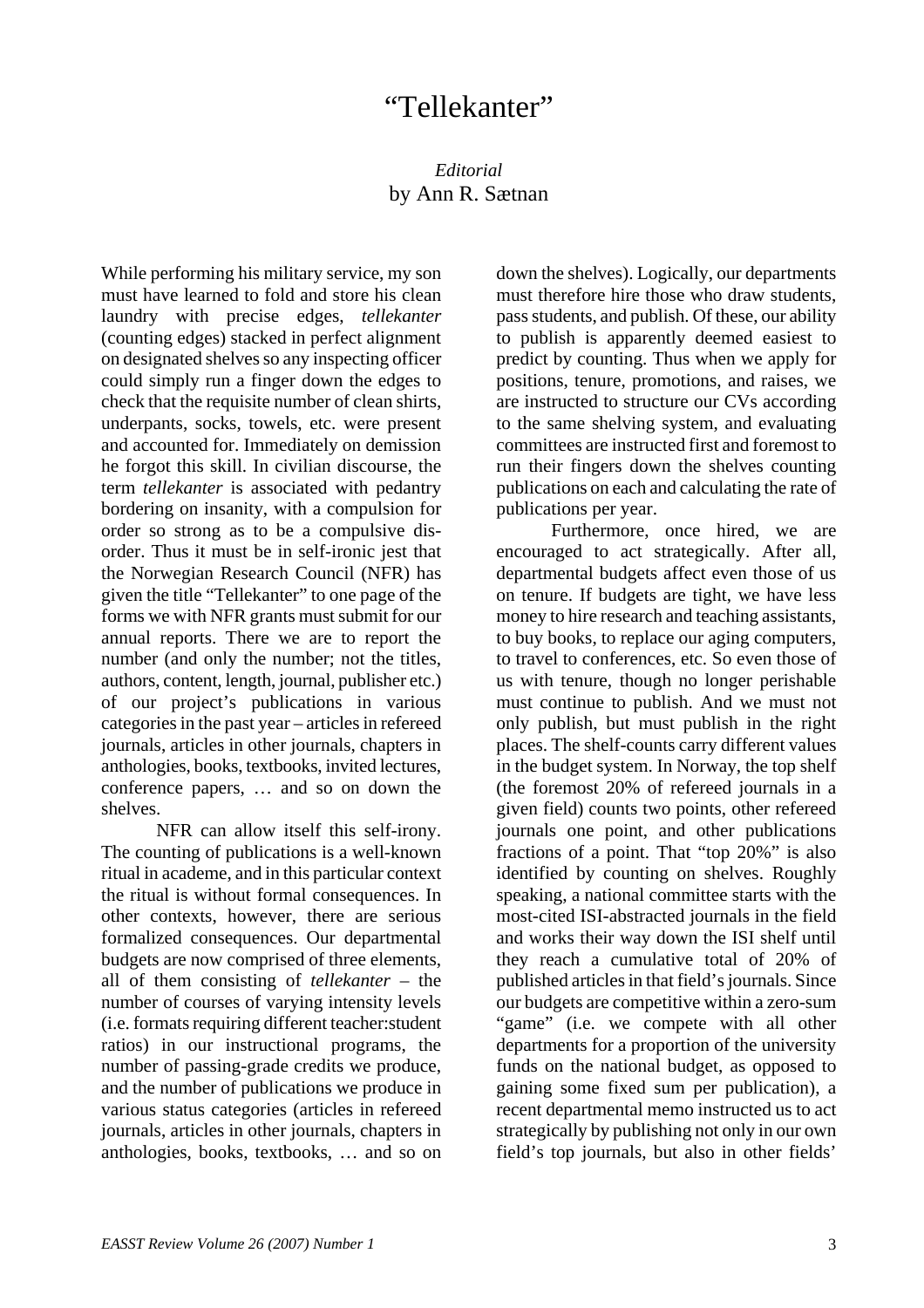journals. A publication in another field's journal effectively counts double – two points to us, and two points "stolen" from them.

Of course, all of this also leads to less explicit, often unintended consequences. It probably changes how and where we publish. Since journals have different preferences, that also affects what we write. It may change how editors choose among well-reviewed manuscripts (Is our primary goal to provide reading for our field, or to provide publication points?). It certainly changes the dynamics of the journal market, probably also other qualities of our discourses. In other words, it changes us as scientists and as a community of scientists. For us in science studies, it even changes the dynamics of our object of study. Like Schroedinger checking on the cat, we affect the publication data we observe by the very act of observing them … and that effect is magnified because powerful others are observing our observations. Furthermore, we ourselves are the cat. If our discourse decays, we die.

As editor of EASST Review, where am I going with this theme? I'm trying to come to grips with the implications of this for our thoughts regarding taking the Review on-line and opening up for peer-reviewed articles. What might the consequences of that move be for discourse within the field? Is a fractionalpoint journal nevertheless in some way

invaluable, and would that value be lost if we move up a shelf? Might we elevate another journal to the top shelf by filling in from below? Would there nevertheless be manuscripts left for us worth our reviewers' and readers' time? Might we get more manuscripts than now? (As of now, filling in issue can be a struggle!) Might our readers pay us more attention? (As of now, we get very little response!) Can we provide a level of service that might contribute to maintaining a constructive discourse within the field, or would we be adding to writers' frustrations and tensions? Would we add to the field's pool of reviewers, or merely add to the workload on those reviewers the field has?

Four other items in this issue focus on this theme: One is a commentary by Aksel Tjora, ignited by what he experienced as an unacceptably slow and disrespectful review process. In her response, Ulrike Felt, editor of Science, Technology & Human Values, describes how pressure to publish has created an unsustainable situation for editors and reviewers. The third is a report on member responses to our recent on-line survey about the future of the Review. In addition, note that the use of quantitative indicators was among the aspects of health research management studied by Inge van der Weijden in a recent dissertation presented in this issue. We invite you to read and comment on all of these texts.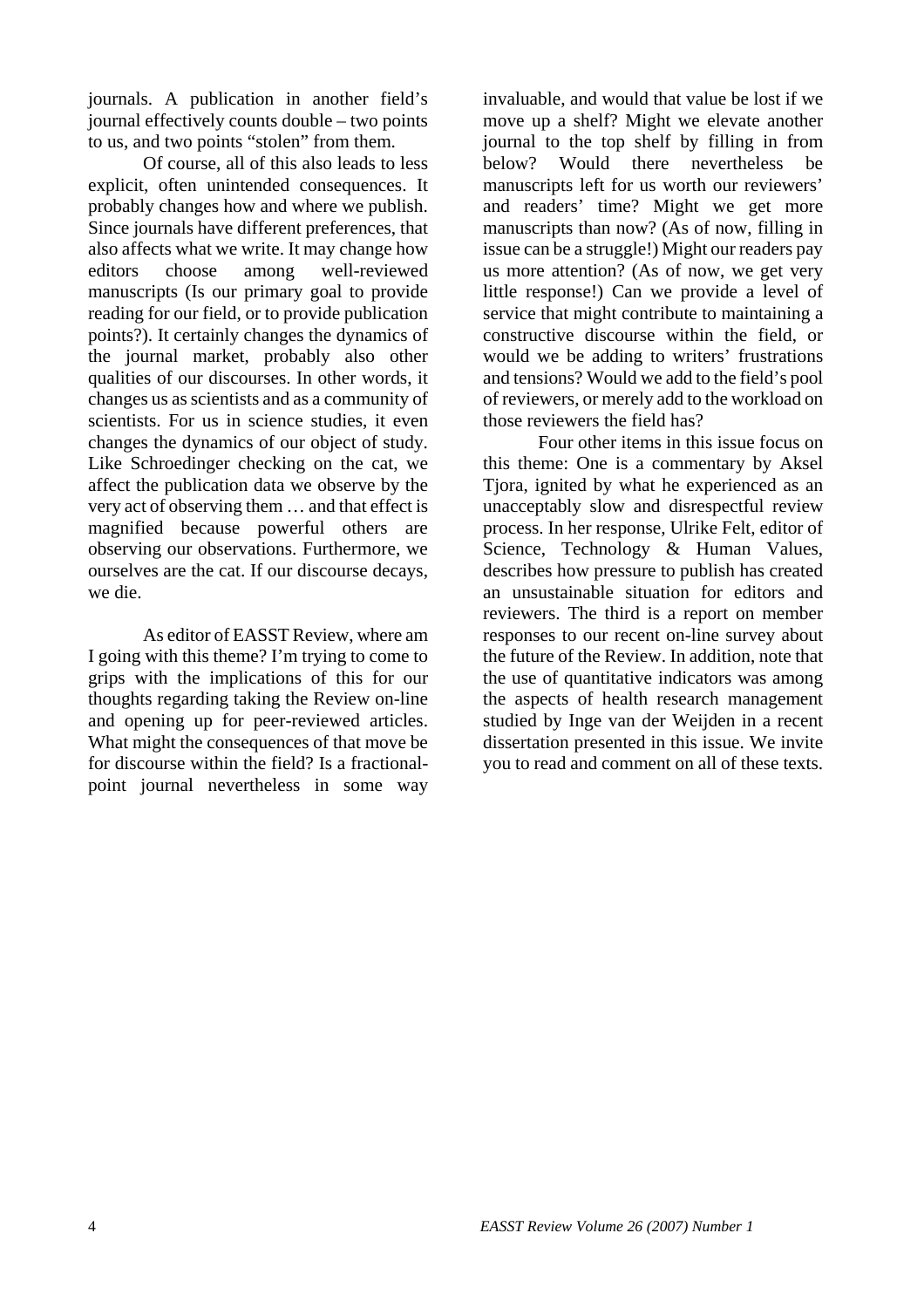## What kind of editorial practices can we live with?

#### by Aksel Tjora

*Norwegian University of Science and Technology, and LaTrobe University, Melbourne Australia* 

Within the social science departments in Norwegian universities there is now a move towards article-based PhD dissertations instead of the monographic thesis. At present, relatively early in their research project PhD students have to choose between writing either a monograph or a selection of articles (four to six articles and an overview chapter). In addition they need to reflect on which language they will use: Norwegian or English. Some supervisors, myself included, have in recent years advised PhD students to go for the article-based dissertation, because we believe there are some advantages.

First, the PhD students receive external (and anonymous) advice from experts in the field on the various parts (article manuscripts) of the research. Journal referees may provide really helpful advice and corrections, in an early enough stage of the dissertation work so that students can improve their manuscripts and be better prepared for the dissertation defence. For us as supervisors, referees' and editors' suggestions provide helpful second (and third, and so on) opinions. Second, supervisors and other members of the research group, or other colleagues, may contribute as co-authors to one or more of the papers to strengthen the manuscripts. In this sense, there is a major potential for stronger collaboration between researchers (it is nevertheless expected that the PhD students are main contributors and first authors of their articles). Third, if PhD students succeed in publishing articles, it is not only of great value for themselves, making their work visible, but also promotes their research group and/or university department. They will actually also contribute to the university funding, since publication points are part of the budget basis from the Norwegian Ministry of Education.

Fourth, PhD students may write some articles in English and some in Norwegian, thereby getting training in both international publishing and contributing to the development and maintenance of a Norwegian academic language.

But, and there is a major 'but': My own recent experiences have led me in the direction of a more sceptical reflection, although I have been one of those in my department who has been most sympathetic to the article version of the PhD. My scepticism is related to the editorial processes in those journals in which we would like to publish our work. Let me very briefly outline a very recent experience with one of the major journals for EASST members, *Science, Technology & Human Values* (hereafter ST&HV).

In December 2003, I submitted a paper to ST&HV. It went into the reviewing process and I received a revise/resubmit response August  $24^{\text{th}}$  2004, nine months later. During this period (in June 2004) I had e-mailed an inquiry about the review process and got a response from ST&HV that it was in for editorial decision; fair enough, although it had already been quite a long time. I submitted a revised version of the paper December  $10<sup>th</sup>$ 2004, and received a response (accepted with major changes) December  $4<sup>th</sup>$  2005, one year after the re-submission! After a fair bit of changes on the paper, I submitted a second revised manuscript to ST&HV the  $16<sup>th</sup>$  of March 2006. And I waited. I emailed an inquiry about the paper in August: No response. And waited (well, of course I was doing a "few" other things). And sent another request for status of the paper in September: No response. I sent a fax: No response. And I waited, but more or less trying to forget about the whole thing. In the beginning of February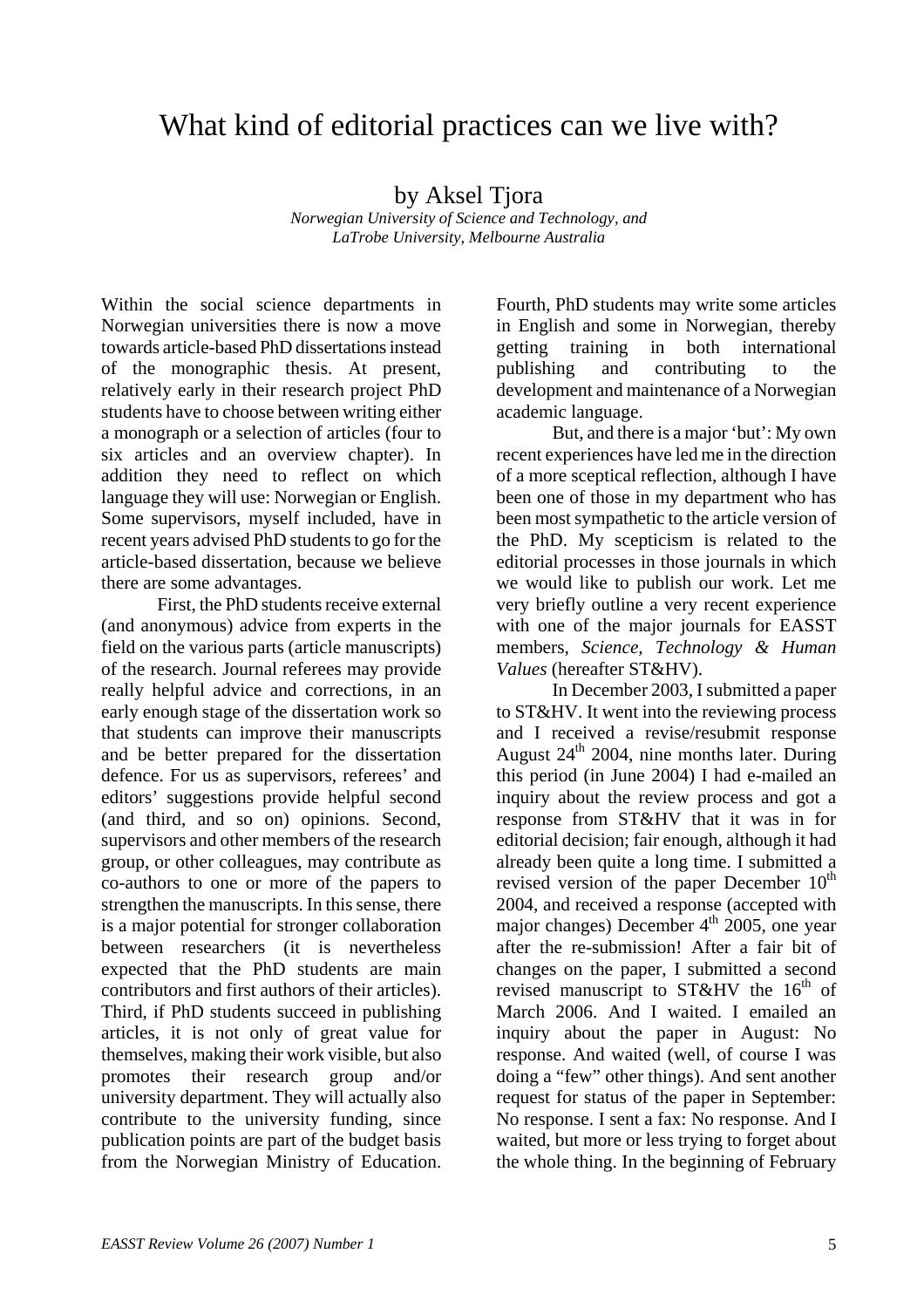2007 I sent another e-mail: No response. After a few unsuccessful phone calls, I managed to get the editor on the line the  $16<sup>th</sup>$  of March 2007, exactly one year (!) after the submission of the second revised version of the paper. The editor then told me that she had rejected the paper.

I was really angry. But I wasn't angry because of the rejection itself. I was angry because of the process. I have had articles rejected from various academic journals before, without my getting nasty on the phone or writing letters of frustration. I have learnt that academic publishing is a cut-throat business (although it would be less painful with quicker cutting). Being in a tenured position, a rejection does not exactly put me out of work. I am happy (well, not exactly 'happy', but can readily accept and move on) to find other outlets for my research. My anger was (and still is) related to ST&HV's editorial process, which took over three years with this paper. Of course I was also re-writing the paper in this period, but ST&HV was actually "sitting on" the paper for 32 months altogether.

And what am I supposed to tell my PhD students, who may consider submitting a paper to ST&HV and cannot wait this long for a decision? Well, you might guess.

This leads me back to my starting point: Do I still consider the article-based PhD a good idea? Yes, actually, I do. But only if we as supervisors have fairly good knowledge about the relevant journals' editorial processes. And this, it seems, we have to learn the hard way. In my department I am now establishing a sort of a 'blacklist' of journals that people in the department have found too slow in the review process, or that do not respond to inquiries. This way we can learn from each others' (hard-learnt) experiences of publishing, and become better supervisors for PhDstudents who write articles.

On the constructive side of this, and related to the discussion about turning the EASST Review into a peer reviewed journal: Yes, it might be a good idea, but only if one is able to develop editorial processes where *respect* for authors and *responsiveness* to their inquiries are maintained. There is a fair chance that these qualities might be more important than the impact factor for many of us, when we decide where to submit our next papers.

# What kind of publishing system do we live in? A comment to Aksel Tjora

#### by Ulrike Felt

*Editor of Science, Technology & Human Values* 

As editor of *Science, Technology, and Human Values* for nearly five years, I got an email from EASST review asking me to respond to an upcoming piece by Aksel Tjora "What kind of editorial practices can we live with?" In particular I was asked to give some account of the way publishing functions from my experiences as editor. Before doing so two short comments:

1. While much could be said about the concrete case at hand, I will not discuss

editorial decisions here. His paper was indeed one of the few taking much too long and I did apologise to him for this.

2. The relation between running academic peer-reviewed journals, publishing papers and academic accountability is pushing the existing systems to their limits, particularly in a growing, multidisciplinary and institutionally not too well established field like STS. This has so far not been discussed in a systematic and sustained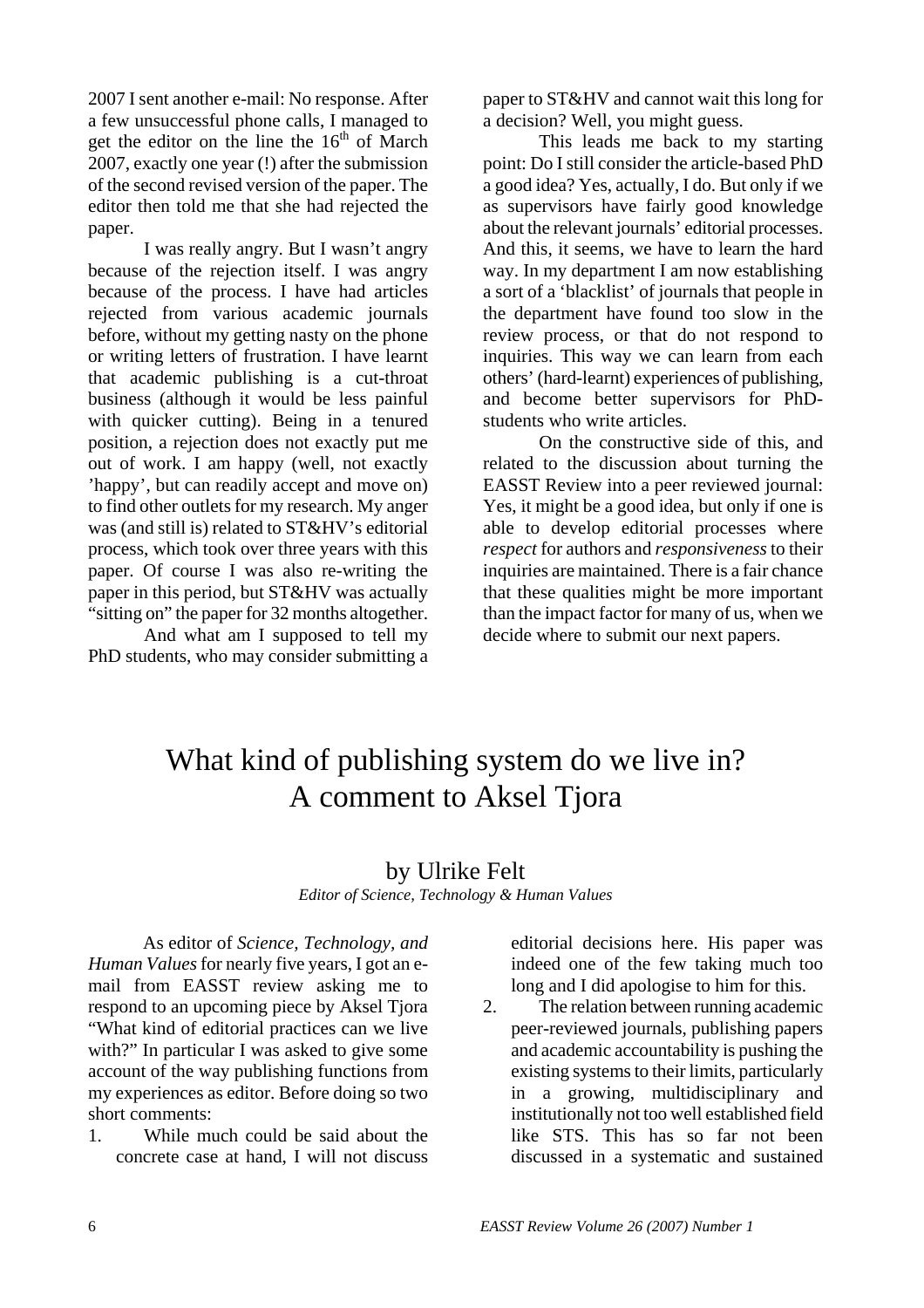way, but comes up mainly when somebody feels "mistreated". Last year we had a debate about editorial policies in SSS, this time it is the handling of papers in ST&HV.

ST&HV has been the journal of the *Society for Social Studies of Science* for about 20 years. Editors are appointed by the society for a five year period, getting some very limited financial support for doing the work (financing editorial help from a PhD student). When I took over the journal in July 2002, it was for many reasons in a rather difficult situation. In order to keep quality high and to assure a balanced judgement it was decided to have three review reports as a decision basis. We put in place a database of papers, built a reviewer pool, participated in several sessions at 4S and EASST organised by PhD students in order to discuss publication procedures and constructed a web-based submission system to increase transparency and visibility. We set up a group of contributing editors in order to help with difficult cases. However many of the initial idea(l)s were quickly confronted with the reality of publishing.

Firstly, finding reviewers proved increasingly difficult. Figures for 2005: 649 reviewers were approached, of whom only 352 wrote a review – 200 did not even respond. In short, reviewing seems to be a not very attractive activity and this is a primary cause of time delays. The review system also reveals other structural problems: reviewers get the same (or only marginally changed) paper from various journals, "self-plagiarism" (parts of papers already published in non STS-journals), sloppy manuscripts etc. To be concrete: while some papers quite quickly get the reviews necessary (often with a unanimous verdict) others need up to 14 (!) review requests to get the minimum 3 reviews. In domains marginal to STS, these problems get accentuated.

Secondly, the number of submitted papers has risen steeply. Starting with 59 papers in 2002 and reaching a peak in 2005 with 108, we are "back" to 90 papers for 2006. This has put the whole reviewing system under pressure. Tensions appear at three levels: For the authors it has meant waiting longer to get their response. For the editor it has - between teaching obligations and research – meant nearly doubling the expected workload. For the journal the back-log increased substantially. Two years of negotiations with SAGE lead in 2006 to an increase in page numbers and an expansion from four to six issues per year. And yet, this is not a solution as the number of papers remains high. Our acceptance rate, which was about 25% of submissions until 2004, has decreased to 20% in 2006.

Thirdly, decisions on papers are mainly based on the verdicts of reviewers, ranging from acceptance, minor/major revisions, to revise and resubmit (which opens a whole new review process) and reject. Things become difficult when reviewers do not agree at all and frequently advice is asked from editorial board members. Acceptance pending revisions is always conditional upon the quality of the revisions made, and if reviewers plead for rejection after revisions were made, I tend to follow their advice. This seems fair in the light that we now have to reject papers much earlier in the process, a fact I feel somehow ambivalent about. In the past sometimes good papers emerged after a quite lengthy and multistage process of revisions - under given pressures this seems hardly possible.

Fourthly, time has become a crucial factor. A quickly reviewed paper with clear recommendations takes around 3-4 months turn over. When time delays occur in ST&HV they are mainly due to three factors and sometimes their coincidence: Different sorts of problems in the reviewing process, coincidence of many papers and decisions to take on the editors desk in particular while the semester starts or ends, problems with e-mail communication (both technical and sheer overload problems). If paper numbers remain high editorial teams might be a solution.

 Finally, the submissions of PhD students whose theses will be a collection of articles is a central point in the argument of Aksel Tjora. While it is true that submitting for publication is an important part of the academic learning process, there are times when authors seem to assume that reviewers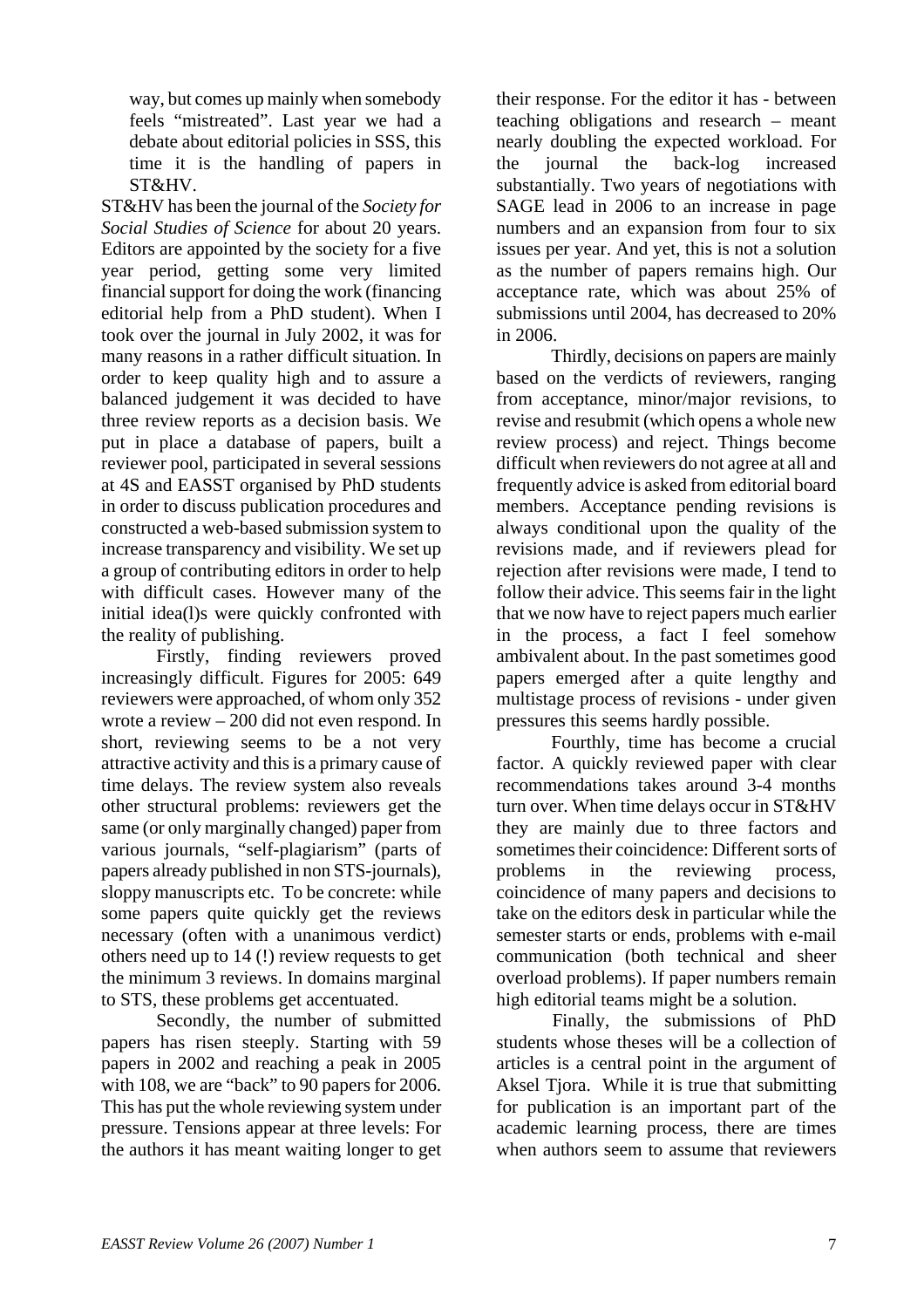and editors will do what they and their supervisors should have done: put a paper in good shape before submitting it. Along with very good student papers, we also get regular complaints from reviewers who do not see their task as taking part in a new form of "distributed PhD supervision".

Being an editor is a challenging job. Given current changes in academia, the pressure on authors and editors will rise. The majority of authors whom you have contact with will end with not having their paper published – a piece to which they are attached and which they want or need to have published. Thus a reflection on the changes in the publication system is more than timely and EASST is in a very good situation to be the platform of such a debate. It will be essential to move away from a very personal approach to a much more structural debate over what publication system a field like STS needs.

## Readers' Responses

#### *Editor's report*  by Ann R. Sætnan

In the previous Review issue, we invited readers to respond to two items. One was the cover puzzle, a bit of STS infotainment. I have received a number of requests for the answer to the puzzle, but no guesses or flexible interpretations. Oh well. Maybe the puzzle idea will catch on eventually. Meanwhile … the answer to the cover puzzle in the previous issue is: a "crash box" after a crash simulation test, i.e. a vehicle safety device after having absorbed energy from a simulated vehicle collision. You might have found that answer by "googling" the photographer's name, but I don't think that will work this time. This issue's picture is not from an open web site. Of course, it should have been possible to come up with alternative suggestions that were at least as much fun as the true answer: An aluminium cake decoration rose? A trap for garden snails? A standardized scent detector? A model of L'Engle's tesseract? Well … you get the idea. So go ahead now and have fun with this issue's cover puzzle.

We got a far better response rate to our survey regarding the future of the Review. A total of 147 members (121 "old" members and 26 new members, in all about 18% of the membership) responded to the on-line survey. Obviously we must bear in mind that this is only a minority of the membership, and possibly a minority more favourable to on-line communications than most. However, we should also bear in mind that it is ten times the number of members as those who attend the general meeting at our biennial conferences. With this dual caution, I will proceed to take the responses seriously, yet not interpret them as a solid mandate for specific actions.

The overall response to taking EASST Review on-line as a refereed journal was positive (see table below). Still, given that only about 18% of the membership responded, the council has decided to move forward in this direction with caution, especially since this is a new trend since we last asked the membership for input on a similar question. Our members seem to be moving in the direction of accepting, or even preferring on-line journals, but we still have a substantial number of members who prefer the feel and functionality of paper. It may well be that fewer of those who prefer paper responded to an on-line survey.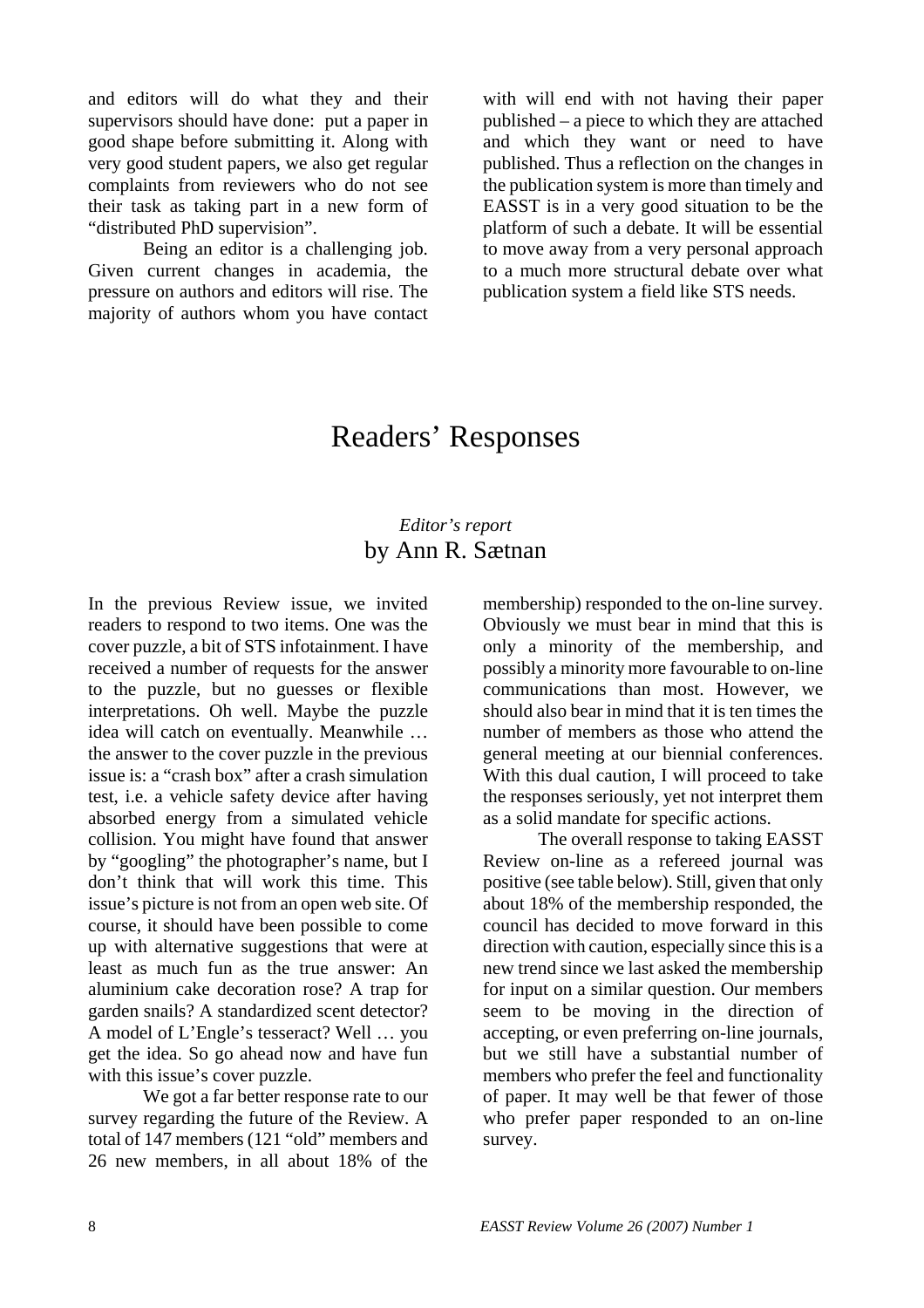|                | "Old"   | <b>New</b>                  | Total |
|----------------|---------|-----------------------------|-------|
|                | members | members                     |       |
| Very           | 58      | 15                          | 73    |
| supportive     | 47.9%   | 57.7%                       | 49.7% |
| Somewhat       | 30      | 5                           | 35    |
| supportive     | 24.8%   | 19.2%                       | 23.8% |
| <b>Neutral</b> | 15      | $\mathcal{D}_{\mathcal{L}}$ | 17    |
|                | 12.4%   | 7.7%                        | 11.6% |
| Somewhat       | 12      | 3                           | 15    |
| opposed        | 9.9%    | 11.5%                       | 10.2% |
| Very           | 6       |                             |       |
| opposed        | 4.9%    | 3.9%                        | 4.8%  |
| <b>SUM</b>     | 121     | 26                          | 147   |

On the whole, what is your opinion on the idea of turning EASST Review into a fully refereed on-line journal?

In our cautious move forward, we will pay particular attention to the many "other" responses we received, giving reasons for supporting and/or opposing taking the Review into this new territory. For instance, we need to carefully think through our relationship to other journals in the field. We also need to maintain, perhaps even enhance, some of the qualities the Review has now as a site for less formal discussions. As one member put it: "*It would be just another journal, of which there are plenty. The mixed and more entertaining character of the Review, which includes articles of scholarly interest but more freely written, would be lost.*" There were also other responses in a similar vein.

After discussing the survey results with the council, the decision is to take things one step at a time. Our first step, as you may already have noticed, is to adjust the size of the Review to British postal rates, thus saving some money by reducing only margin space. Come summer, the next step will be to experiment with some free, open source software for creating discussion forums. Once we get a site set up in a way we think will work, we can do a trial run where readers can click directly from articles in the on-line version of the Review to a discussion of the articles -- and vice versa, from the discussion to the full texts. In the discussion section ("EASST Review Forum"?) the first entry for each article-based thread would be the abstract or first paragraph of the article. We could also have an open forum section for reader-initiated threads. Then we'll see how well that works for a while before making any further move.

One idea down the line might be to include peer-reviewed articles as a section in the Review, adding open reviews along with any further debates to the discussion forum ("EASST Open Review"?). Perhaps EASST Open Review could serve as a "nursery" for pre-publication of manuscripts along with solicited and unsolicited reviews. Once an article was revised and accepted in another journal, it could be replaced in the Review archives by a reference and/or link to the final version …? But before taking that big a step, let's see first whether we can get EASST Review Forum up and running, and then let's see how well it works as a meeting place for our members.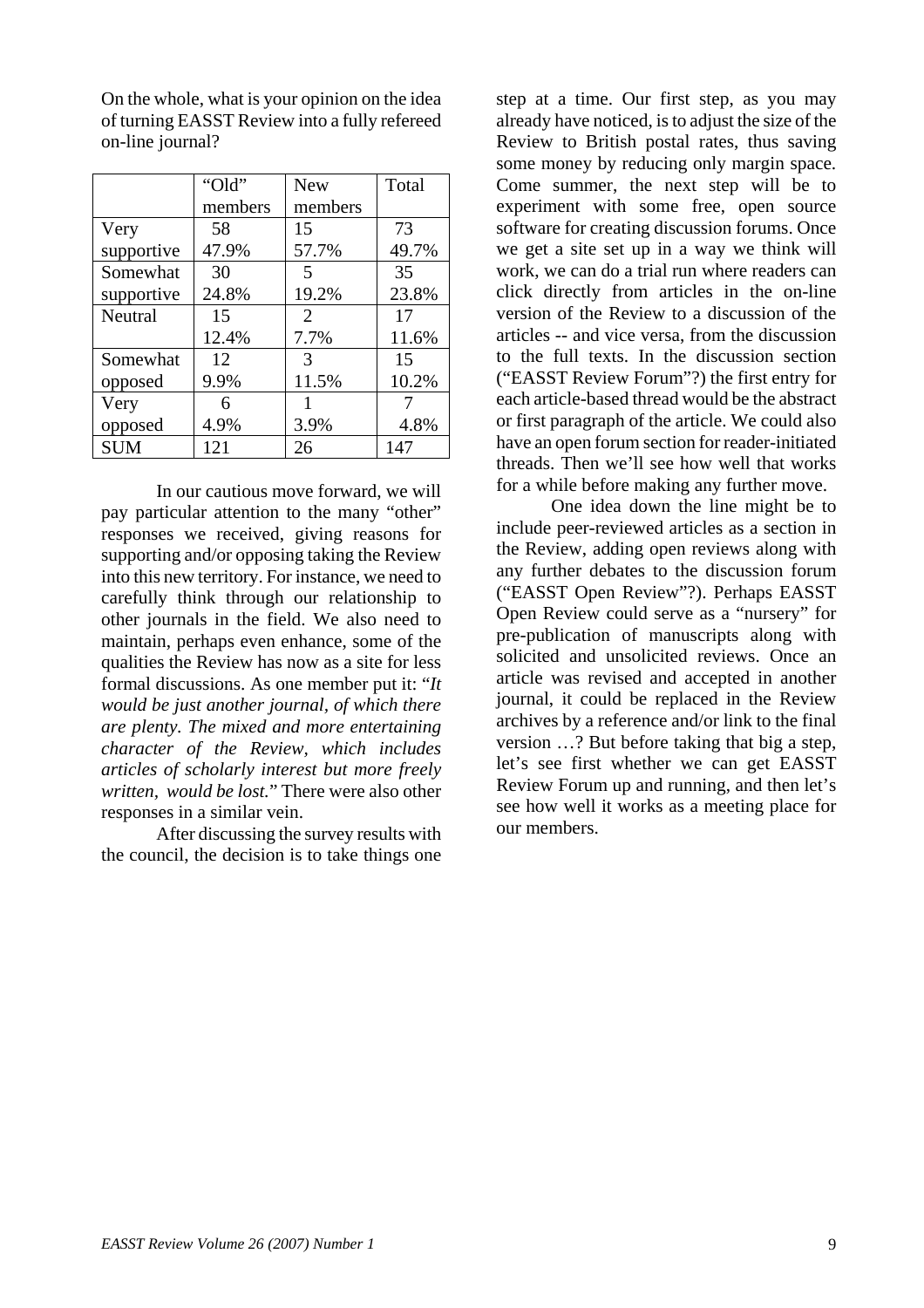## Recent Dissertations

#### **Inge van der Weijden**

*In search of performance: Research management within the Dutch public medical and health sector* Ph D in Social Sciences, January 2007, The department of public administration and organization science, Vrije Universiteit, Amsterdam, The Netherlands Dissertation Series Faculty of Social Sciences, Vrije Universiteit Amsterdam, 2007, ISBN 978-90-9021269-2

In this dissertation, I studied how Dutch medical and health research groups are affected by both internally and externally organized evaluations. In addition, I investigated whether research evaluations and other managerial control elements influence research group performance. Both qualitative and quantitative techniques were used.

The first part of this dissertation sheds light on evaluation practices in Dutch medical and health research. It is shown that research groups have to deal with evaluation practices organized by various intermediary organizations as well as university bodies in all phases of the research process. There is a traditional evaluation of scientific quality based on peer review. Peers are asked in exante, ex-post and incidental evaluations to give comments and recommendations to improve research. Additionally, the question of societal impact and relevance is becoming increasingly important. Methodologies and indicators to measure societal aspects of medical and health research are now being developed in the Netherlands. Most of these experimental methodologies are quantitative tools that can be used in qualitative peer review practices. This is not solely a Dutch concern; it is also being addressed in other countries. Because research activities are not only geared towards scientific colleagues, but also to other stakeholders, traditional peer review processes can be extended by including stakeholders, other than scientists, in the evaluation process of science. In this way, the consultation of patient organisations, health-care institutions, policy-makers and research clients may be improved.

This dissertation reveals that some of the external research evaluation practices organized by intermediaries are copied and used in internal research evaluations by entities acting on the performance level. The organizing bodies operating in the Dutch medical and health systems are subject to various changes in the way they interact, which in turn constantly influences the way evaluations are made.

The second part of the book focuses on the impact of managerial control on the performance of medical and health research groups. Research leaders are challenged to create the conditions conductive to meeting the corporate goals of performance as well as the scientists' need for satisfaction and motivation. The issue of research management is still highly debated, also in the Dutch public media. Although most Dutch professors are generally satisfied with their jobs, they complain about low salaries, and too much time spent on managerial tasks and unbearable bureaucracy. This thesis research shows that group performance indicators such as productivity, recruiting ability and rating by the Netherlands Organization for Scientific Research are influenced by managerial control. Management activities which have a positive relationship with these performance indicators are regarded to be:

- internal orientation on research: e.g. time allocated to research; attention to and appraisal of staff members; organization of research evaluations.

- external orientation on research; e.g. time allocated to participation in audit committees, editorial board of journals and organization of conferences.

I also studied the impact of the disciplinary setting in order to assess whether such effects on performance are uniformly distributed. I found that the disciplinary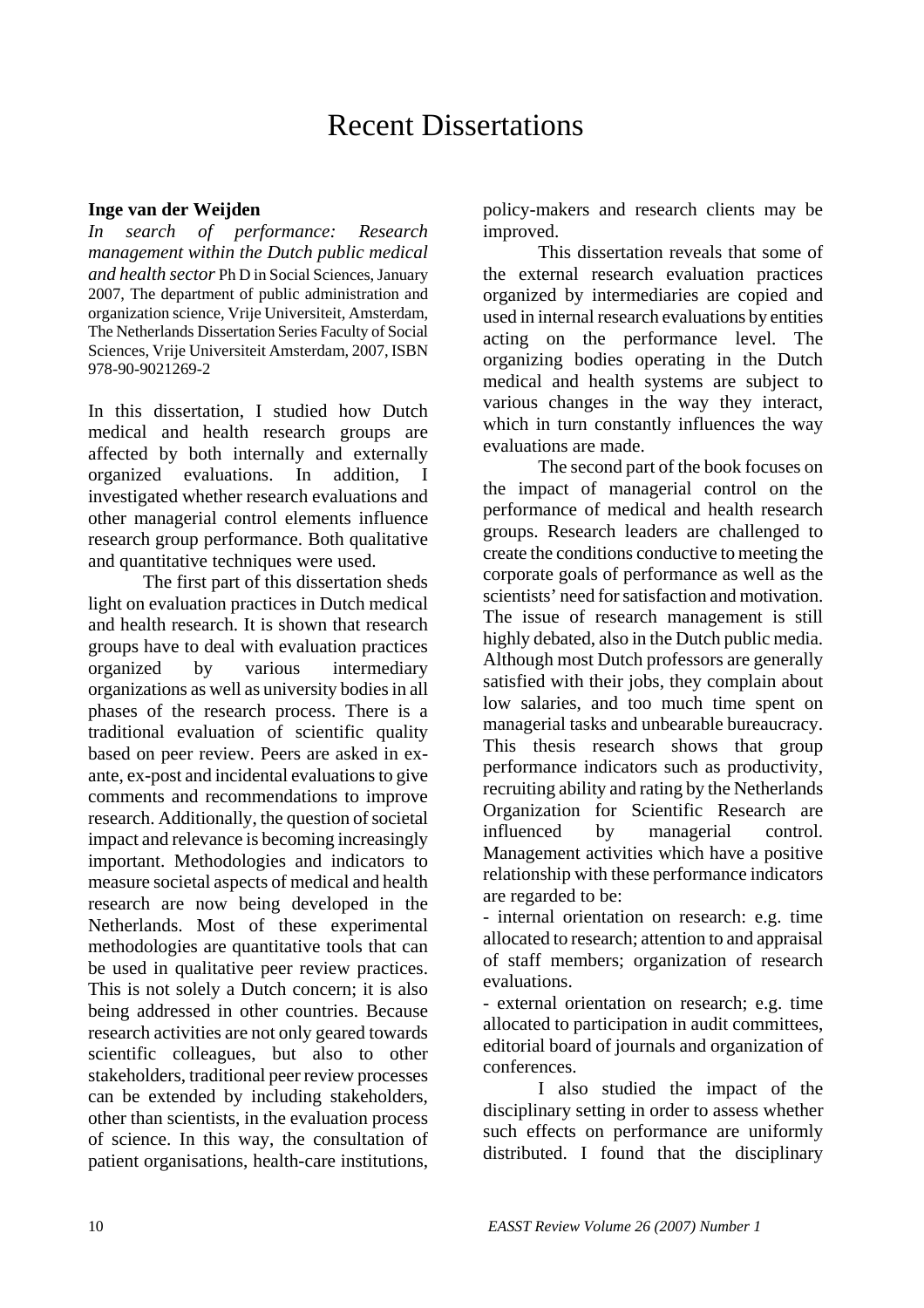setting, the classification into clinical and preclinical research, has impact on the relationships between managerial control and performance of groups. In clinical groups the organization of research output evaluations, policy meetings and research meetings are important in predicting research performance. In pre-clinical groups the organization of various internal research management activities shows relationships with particular research performance measures. No homogeneity was found among research management tools. In conclusion, managerial choices of leaders result in differences between performance measures. I recommend research leaders to compose their management team of staff members who have different tasks and also use different management styles in order to achieve a good overall group performance.

In conclusion, this research shows that both internal and external managerial control have a positive impact on performance. Managing a research group actively makes a difference. However, an excellent researcher does not make an excellent group manager. I recommend leaders to ask for support by an enthusiastic research manager. Together they then could better manage a research group. This research manager should not only accomplish administrative tasks but should also coordinate research. He or she should be valued as an equal interlocutor and sparring partner for the research leader. By using their particular skills, research leaders and research managers could define their own designated tasks and responsibilities. Generally, research leaders should then focus on brainstorming and the elaboration of innovative research ideas, research communication, supervision and training of researchers. Research managers, on the other hand, should have knowledge about and seek for opportunities concerning research funding, collaboration, training (including research schools) and research exchange. They also support the organisation of research evaluations and the implementation of evaluation outcomes and recommendations. Finally, they organise and coordinate internal research activities such as seminars and lectures. Research managers work at

institutional level in a research institute or in an academic medical centre. Depending on the group size, research managers can support and coordinate a number of groups.

The outcomes of this dissertation may be of interest to both research leaders and policymakers. An understanding of the determinants of medical and health research performance is a prerequisite for designing effective micro as well as macro research policy. It may provide health research leaders and administrators with tools to better attract motivated individuals as well as to achieve organizational and project goals. Furthermore health research leaders and administrators may be stimulated to improve and control research group performance.

This dissertation provides the first indepth study of research management and academic group performance. Although a number of scholars have studied the externally organized evaluation processes in the Netherlands, the internal implications of these evaluations are hardly ever studied. In addition to external evaluations, information about internally organized research evaluations and their implications is therefore also reported in this thesis. In addition, empirical studies describing the relationship between managerial control and research performance omitted research evaluations from the scope of research. In this thesis research management, contingency items, and research performance were studied together in an integrative approach. Moreover, while empirical studies which examined research performance concentrated on only one or a few research management activities, managerial views, contingencies or personal characteristics of the scientist, in this thesis the relevance of the various factors known to influence research performance has been assessed.

All in all, the approach followed in this thesis is designed to help better understand the intriguing relations between research performance and research management. Keywords: research management, research

performance, research evaluation, evaluation implications, medical and health area, research groups. For copies of this thesis, please contact the author: i.vanderweijden@rathenau.nl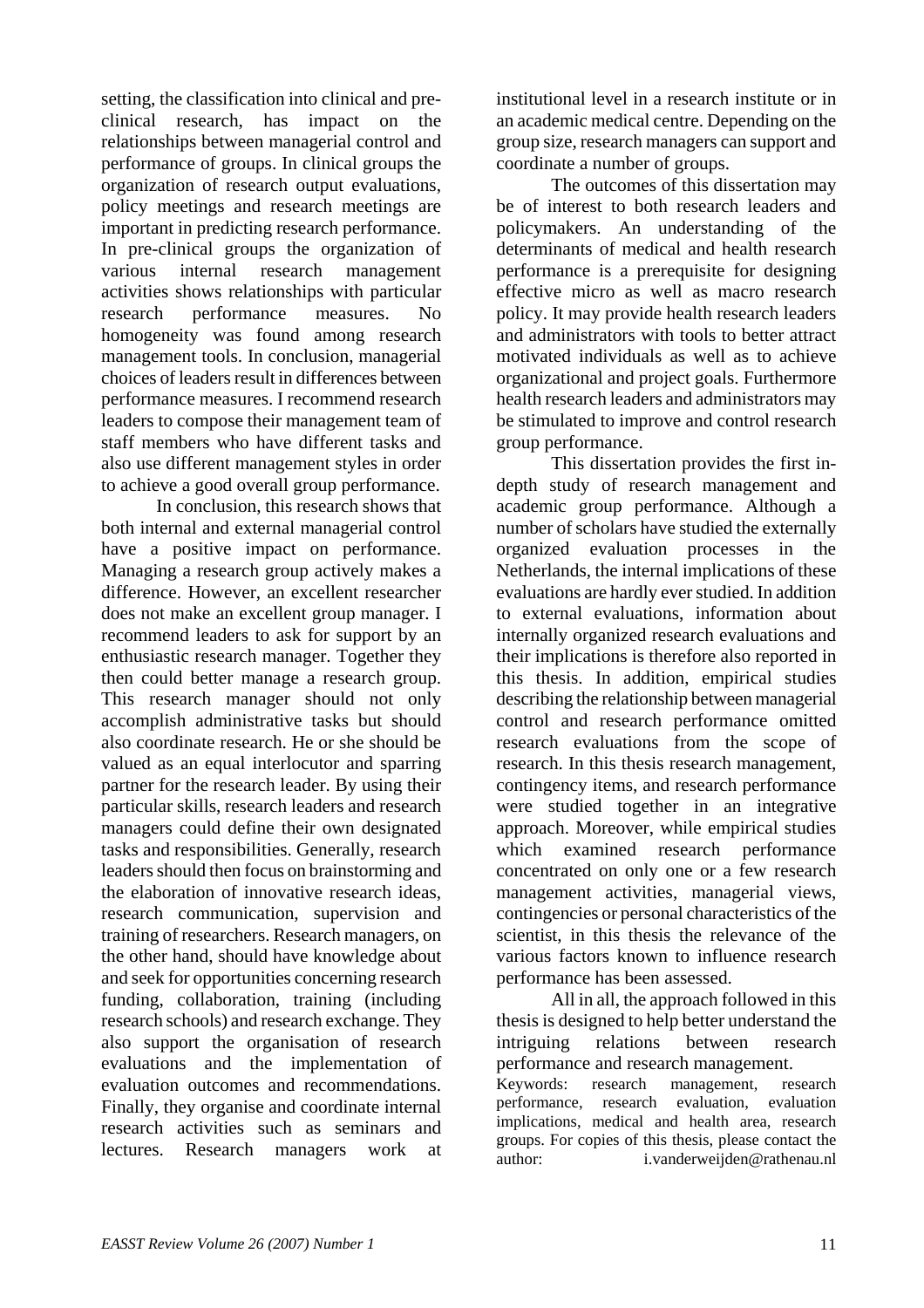# Conferences and Calls for Papers

**Weather, Local Knowledge and Everyday Life** is the title of the conference to be held at *Museu de Astronomia e Ciencias Afins (MAST)*, **Rio de Janeiro**, 26-30 May 2008. International Commission for the History of Meteorology (ICHM) invites scholars across the social sciences to a meeting devoted to understanding the place of weather and climate in everyday life. We would like to explore the ways in which various disciplines - from history to historical geography, anthropology to sociology - conceptualize the evolution of climatological citizenship as it manifests itself in daily routines, rituals, perceptions, reactions to and uses of the weather. We want to bring to light the fact that people worldwide engage with the weather not only as individuals, but also as members of a family, extended community, city, region, or nation and as bearers of religious, ethnic, professional and otherwise 'tribal' identities. To what extent does the weather really matter in what individuals and societies do on a routine basis? What are the ways in which the public 'takes the weather in their hands' and what is the perceived role of expert knowledge in providing the information and warnings about the day-to-day and extreme atmospheric events? The conference will take place at the Museu de Astronomia e Ciencias Afins, Rio de Janeiro. The organizers are Vladimir Jankovic (University of Manchester), Cornelia Ludecke (University of Hamburg), James R. Fleming (Colby College) and Samuel Randalls (University of Oxford). Please submit your 300 words **abstracts by December 1, 2007** to vladimir.jankovic@manchester.ac.uk. See also http://www.weatherlife.org.

**Millennialism** is the title of the event at the *Liverpool Hope University*, **Liverpool**, 12-14 July 2007. To mark the establishment of the Centre for Millennialism Studies, Dr John Walliss and Revd Professor Kenneth Newport are organising an international conference on the general theme of millennialism. The

conference will be held at Liverpool Hope University, 12-14th July 2007. Confirmed plenary speakers are Jean-François Mayer (University of Fribourg) and Douglas Cowan (University of Waterloo). The organisers would welcome papers on any aspect of millennialism, past or present. Suggested topics include: Apocalyptic Texts; The influence of apocalyptic ideas in culture; 'Rapture' Books and Movies; Historical and contemporary case studies; The millennial dimension to 'the war on terror'; and Millennialism and violence. The cost for the conference will be £185. This includes accommodation, all meals and the conference fee. A limited number of bursaries for postgraduate students are also available. If you are interested in participating, please send a 200-word **abstract** to John Walliss (wallisj@hope.ac.uk) in an email with the title 'Millennial conference' **by 30 April 2007**.

**Science and Religion: Historical and Contemporary Perspectives** is the name of the international and interdisciplinary conference is being held on 23-26 July 2007 at the *University of Lancaster***, UK**, to mark the retirement of Professor John Hedley Brooke. It will bring together leading historians, philosophers, scientists, and theologians to debate the latest research into science-religion relationships. Brooke's 1991 book, Science and Religion: Some Historical Perspectives, and his Gifford Lectures with Geoffrey Cantor, published in 1998 as Reconstructing Nature: The Engagement of Science and Religion, have overturned simplistic narratives of conflict or harmony and set new standards for sophisticated historical studies of science and religion. These works have been widely appreciated not only by historians but also by many participants in debates about science and religion who had not previously taken an interest in the history of the subject. Taking stock of the state of the field of 'Science and Religion', with particular reference both to the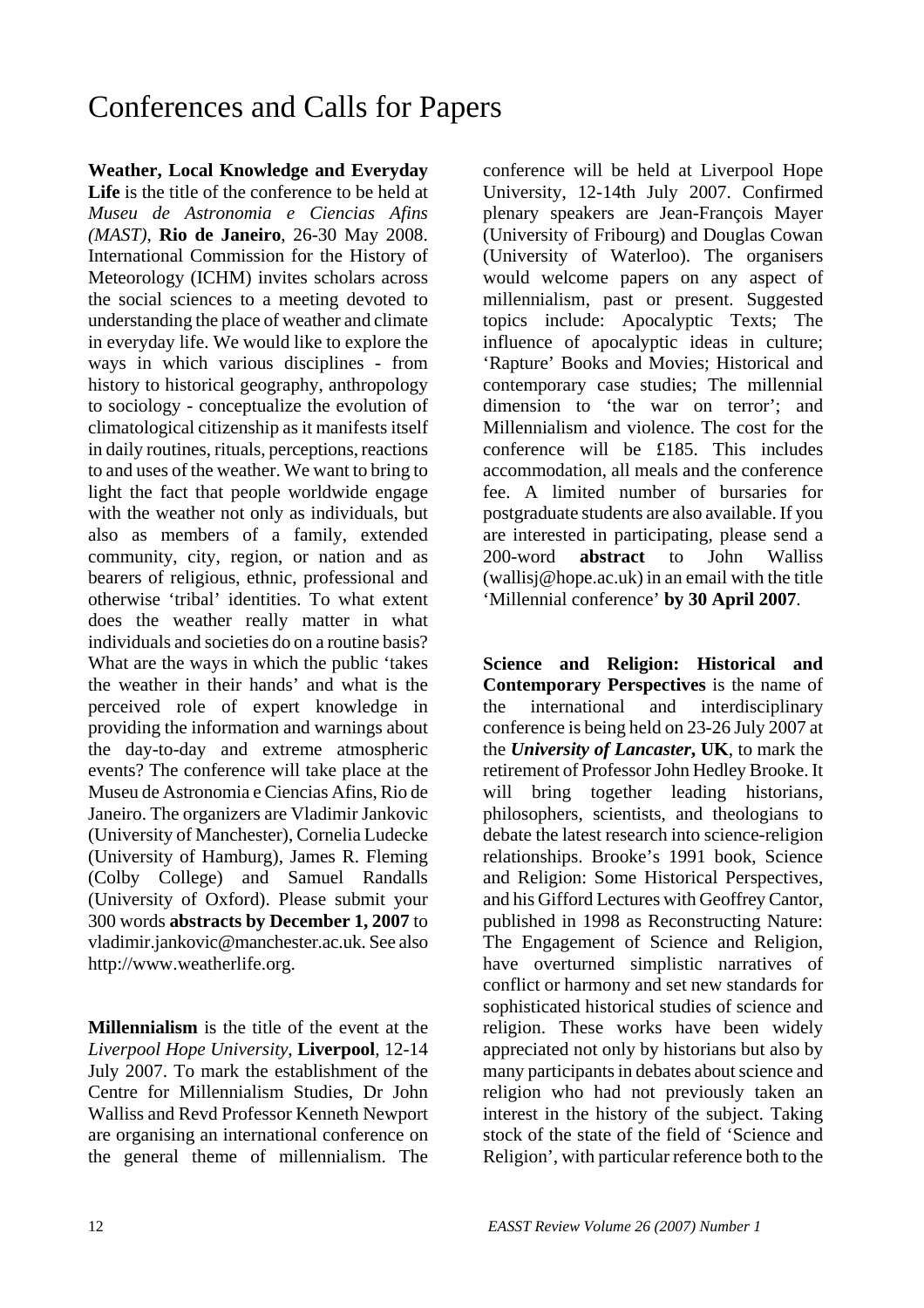impact of Brooke's historical studies on the field and also to new directions that are now being taken, speakers at this conference will offer original perspectives on continuingly relevant questions, such as: Must modern science and religious belief always come into conflict with each other? What do academic historians, philosophers, and theologians have to contribute, if anything, to an understanding of politically charged debates about Darwinism in the United States and elsewhere today? What roles have religious beliefs and institutions played in the development of modern science? What is the relationship between early modern discussions of purpose and design in nature and contemporary phenomena such as the 'Intelligent Design' movement? What creative ways are there to understand the meaning of biological evolution in theological terms? What is the overall significance of the 'complexity thesis', endorsed by many historians, for Science and Religion as an academic field? Can philosophical analyses of concepts of natural law, miracle, chance, probability, and explanation help to improve the quality of public debates about Science and Religion? Can the historical study of Science and Religion help us understand better the difficulties faced by traditional faiths and cultures in engaging modernity? How have major faith traditions, especially Judaism, Christianity, and Islam differed in their attitudes to science? See also the website at www.lancs.ac.uk/depts/history/news/.

**"Insecurity and Otherness"** is the title of the conference to be held at the *University of Rouen***, France**, 17 and 18 May 2007. It is an international conference that will focus on the hegemony of insecurity in the multicultural society. Although most official institutional discourses will strongly reject any allegation linking insecurity to otherness, contemporary dangerisation culture persistently refers to the negative influence and potential of several religious and cultural minorities. Fear of crime and fear of unemployment lead a set of less conspicuous but often stronger concerns, such as the fear of specific minorities "swamping"

schools and neighbourhoods or the dystopia of outright demographic, religious and cultural ascendancy over national societies. Academics have been studying for several decades now the persistence and effects of dangerising otherness (cultural, ethnic, racial, religious or otherwise). Nonetheless, the social dynamics underlying that persistence remains little discussed. This can only be explained via a strong postindustrial taboo, that of the innocent public. Public discourses combating dangerising tendencies conveniently circumvent majorities and concentrate on "extremists". Social majorities are never portrayed as racist or discriminatory. They are allowed the neutral position of a comfortably seated spectator in the discursive theatre of democratic egalitarianism. A postulate that this conference is designed to explore is that allowing for this passive role of national publics depoliticises the relationship with otherness; since it becomes impossible to explicitly address that relationship in political terms, insecurity provides the platform for addressing it in supposedly egalitarian, social terms. As a result, otherness is transposed into fear of crime; just like wealth distribution is transposed into fear of globalisation, geopolitical interests into the fear of tearing down "civilisation", and so forth. The keynote lecture is to be delivered by Robert Castel, a significant attempt to address the link between daily insecurity and the tensions that amount to constructing Others. In terms of thematic organisation, the overarching approach of the conference puts forward a strong combination of general theoretical and focused empirical research in the entire spectrum of the social sciences and the most controversial social division today, that of cultural minorities with specific emphasis on Islamic minorities in Europe. The objective of the conference is to address the link between insecurity and otherness within the broadest interdisciplinary exchange possible. This will be done via perspectives in political science, sociology, law, policy analysis and anthropology. In particular, we would be interested in seeing links being made to the following problématiques:

I. The Social Bond in the Multicultural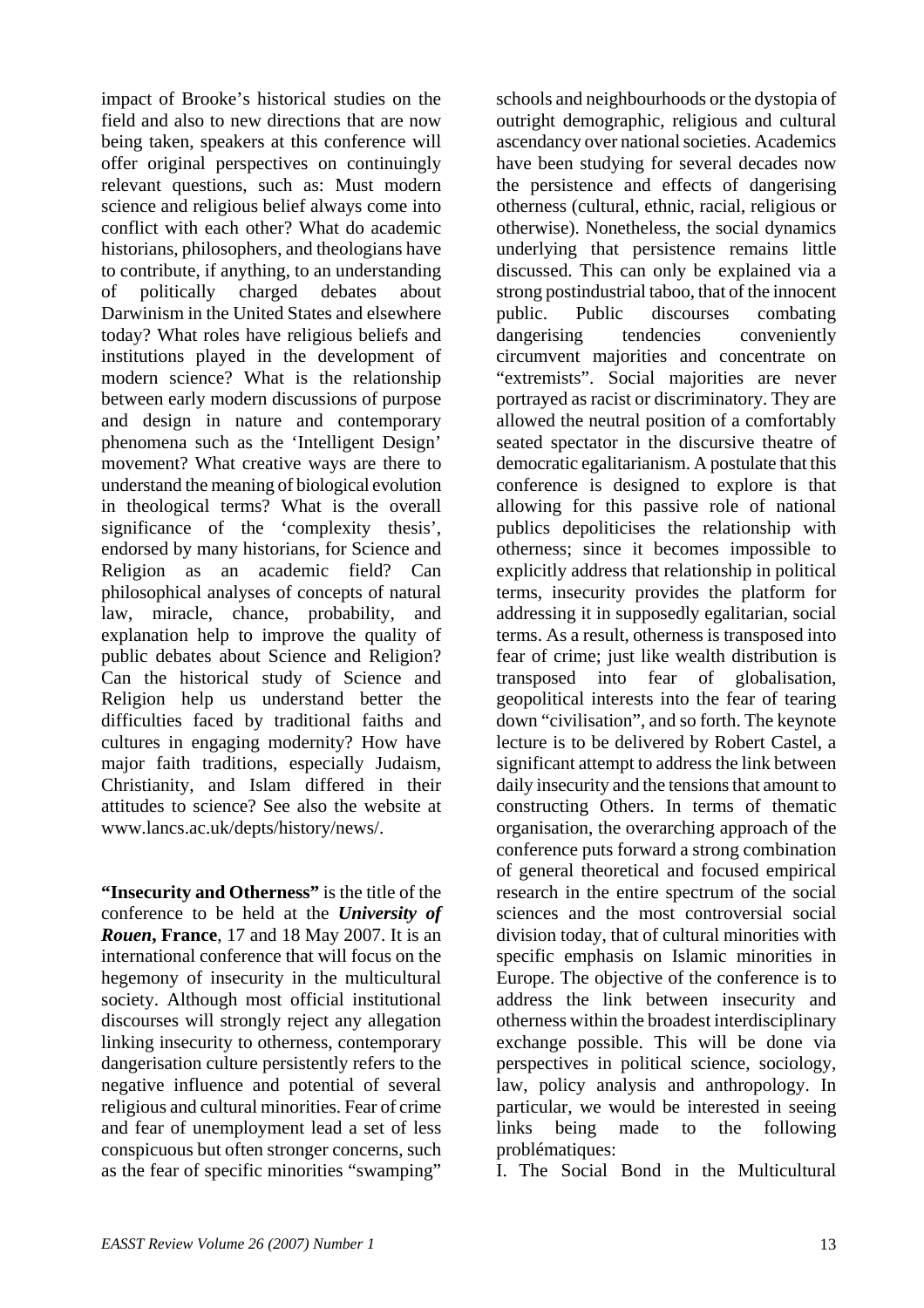Society: The Insecurity of Belonging. II. Egalitarianism as Discrimination. III. Dangerous Others and the Hegemony of Threat. IV. Otherness as Empowerment. V. Personal Adequacy and Social Uncertainty. Contact Michalis Lianos, Professor, University of Rouen, Innovation and Society Research Centre Department of Sociology, Rue Lavoisier, 76821 Mont Saint-Aignan cedex, France, tel +33 6 988 00 125.

The next *Swiss STS Meeting* which will take place in **Zurich** on February 6-9, 2008. You are welcome to submit proposals for preorganized sessions and individual papers by 15 July 2007. Please turn to http://www.zgw.ethz.ch/STS/cfp\_sts08.pdf for the detailed call for papers. The joint event of the Centre for the History of Knowledge (ETH Zurich and University of Zurich) and The Swiss Association for the Studies of Science, Technology and Society (STS-CH) is the fourth of its kind, tailored to the interests of junior scholars, in particular Ph.D. students in science and technology studies. The topic ScienceFutures aims at the role of science and technology in the social shaping of utopias, visions and temporal expectations. While in early modern thought utopia was the site of happiness removed in space, it increasingly became a good place in the future in the modern belief in technical and scientific progress. However, in the aftermath of the traumatic outgrowths of totalitarianism, the utility of prospective thinking remained fundamentally questionable. Where do we stand today? In how far are 'a flattening of the world' and a 'democratization of science' creating unprecedented possibilities and problems? Thinking the unfamiliar, not to mention to communicate and realize the unknown, is laden with difficulties. The necessity of translation is associated with questions regarding the formal and representational. How do the scientists and engineers, the science fiction writers, and cultural theorists deal with these problems? How do they convey the strange, the other, and still make sense? What kinds of aesthetics and which rationalities are at work in these

epistemologies of the future? The meeting encourages scholars to engage with science futures, including social, cultural, political, and economic implications in a cross-disciplinary as well as syn- and diachronic fashion. We invite submissions for organized sessions or individual papers that approach the topic of ScienceFutures. It will be possible to submit session and individual abstracts electronically on the conference website at http://www.zgw.ethz.ch/sts.html. Sessions will be 105 minutes and should not exceed three presentations of maximum twenty minutes each. If five or six speakers address similar topics, two sessions may be submitted. The **deadline for submissions is July 15, 2007**, and abstracts should not exceed 500 words. Closer to the event, the website will also offer the possibility to post ideas for sessions as well as important information on the program development, travel possibilities, and locality. Enquiries may be addressed to sts08@wiss.gess.ethz.ch.

**The Promises and Challenges of the Life Sciences Industry in Central and Eastern Europe,** the two-day workshop organised by INNOGEN and OSI in conjunction with PASOS, will be held in **Prague**, on 18-19 October 2007. It is aimed primarily at industry representatives, academics and policymakers and addresses the promises of the life sciences industry and its possible implications for economies, regulatory and legal frameworks, health care, ethics and human rights in Central and Eastern Europe. It examines the comparative advantages and disadvantages of these investments in the region, concluding with a discussion of futures and practical lessons. The workshop will include sessions covering five main thematic areas: Industry and Innovation, Regulation and Legal Framework, Ethics and Human Rights, Genomic Futures and Lessons for Policymakers and Industry. Further details can be sent on request. You are invited to submit an abstract of between 150 and 200 words for a full paper or shorter discussion paper. Abstracts should be posted or emailed to the workshop administrator Farah Huzair: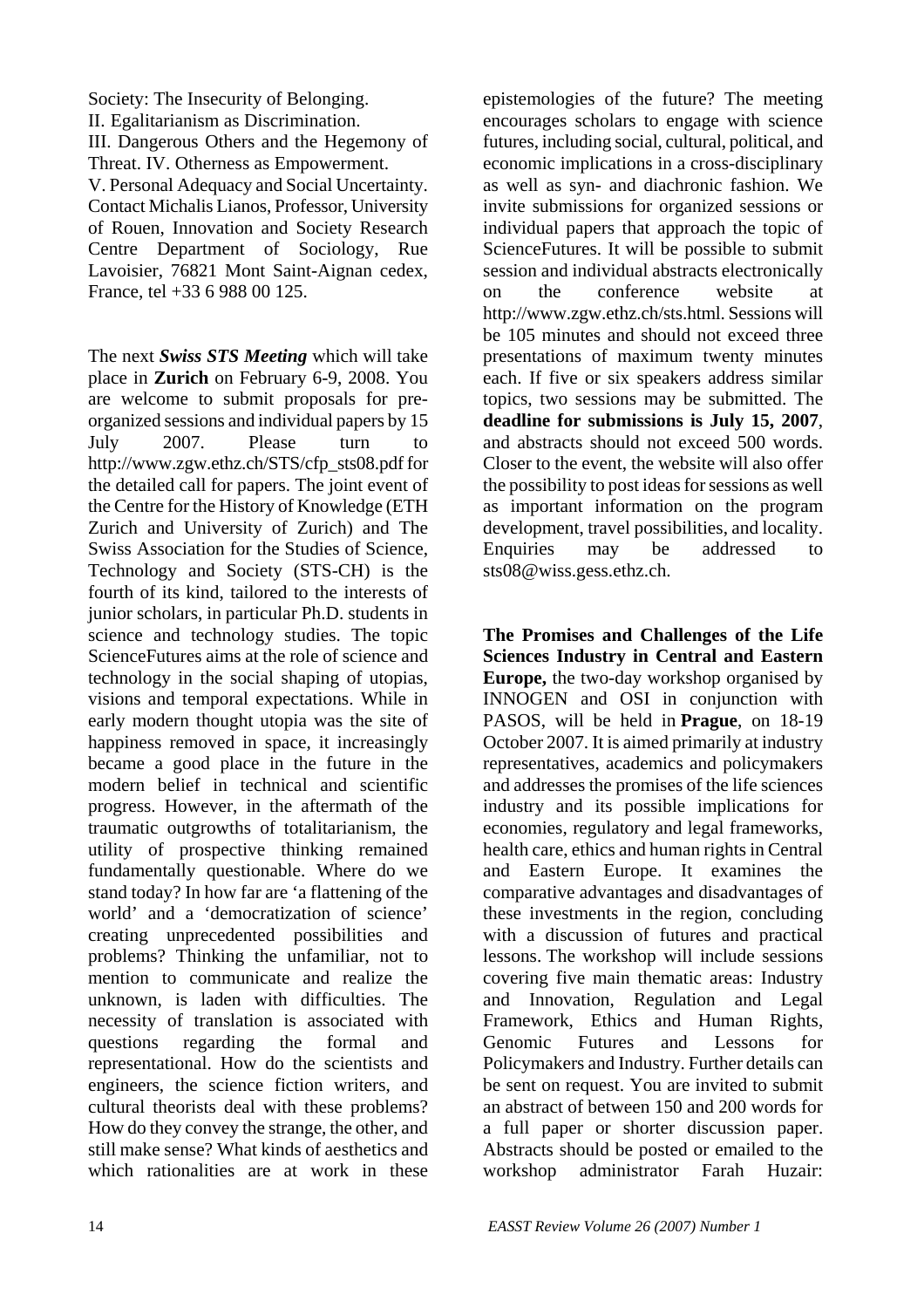f.huzair@open.ac.uk , Innogen, The Open University, Walton Hall, Milton Keynes MK7 6AA, United Kingdom. The **deadline for submission is no later than the 20th April**. Abstracts will be anonymously peer reviewed and if successful, speakers will be nominated and informed by 30th April. Submission of full papers for prior circulation is expected in July 2007. Abstract and paper submissions must be in English. For further information contact Farah Huzair f.huzair@open.ac.uk or the workshop organisers Peter Robbins, Innogen, the Open University (p.t.robbins@open.ac.uk) and Adrian Ionescu, OSI, Hungary (aionescu@osi.hu).

Registration is now open, and a provisional programme has been announced, for the *British Society for the History of Science***'s Annual Conference 200**7, to be held in **Manchester** from 28 June - 1 July. Visit www.bshs.org.uk/bshs2007. The deadline for registration is 18 May 2007. The Society was founded in 1947, so at this year's meeting we will celebrate our sixtieth anniversary. In association with the University of Manchester's Centre for the History of Science, Technology and Medicine (CHSTM), the Society has arranged a wide variety of events and displays.

*Södertörn University College*, with the generous support of The Foundation for Baltic and East European Studies and The Swedish Research Council for Environment, Agricultural Sciences and Spatial Planning, has announced the conference, **Regulating Chemical Risks: Science, Politics and the Media**, to be held on 15-17 August 2007 in **Stockholm**, Sweden. The conference addresses regulation of chemicals and particularly the risks associated with them. The growing number and global diffusion of both chemicals themselves and regulation of chemicals imply a tremendous challenge for both research and policy. In Europe the most recent development of this is the emergence of the REACH programme of the European

Union. Global developments are also of considerable interest however, and regulation on the national level is still very diverse. The multidisciplinary nature of understanding and meeting this challenge is reflected in the conference, which welcomes contributions from both natural and social science. The conference is open for both academics and practitioners, including people representing the media, industry, government and NGOs. Although the geographical focus is on the development in Europe, observations from other parts of the world that are useful for comparative analysis are greatly appreciated. Visit http://www.sh.se/chemicalrisks07.

The **3rd International Conference on** *e-Social Science* will be held on 7-9 October 2007 in **Ann Arbor**, Michigan, USA. The call for Submissions is open. The **submission deadlines are: paper abstracts - May 15th, 2007; workshop, tutorial, and panel outlines - May 31st, 2007; and poster abstracts - June 30th, 2007**. For full details on the conference and for further submission details, see http://ess.si.umich.edu.

**The Legacy of the Chicago School** will be held at the **University of Manchester**, UK, 13-14 September 2007. The 'Chicago School' of sociology is famous. So famous it has become a generic term for a range of perspectives, approaches and methods that are rarely cited. Who now cites Robert Ezra Park, Albion Small, Walter C. Reckless, Ruth Shonle Cavan, Edward Franklin Frazier, Everett Hughes, Roderick D. McKenzie, Frederick M. Thrasher, Ernest Burgess, Homer Hoyt or Louis Wirth? One occasionally sees W.I. Thomas and Florian Znaniecki cited (but not Dorothy Swain). George Herbert Mead is still a major source of theory and concepts. But what of the detailed empirical work of Harvey Warren Zorbaugh, Charles Edward Merriam, Samuel C Kincheloe, Harold Foote Gosnell and Nels Anderson? The methods of ethnographic fieldwork, participant observation, life histories, personal documents (letters, diaries), population statistics, maps,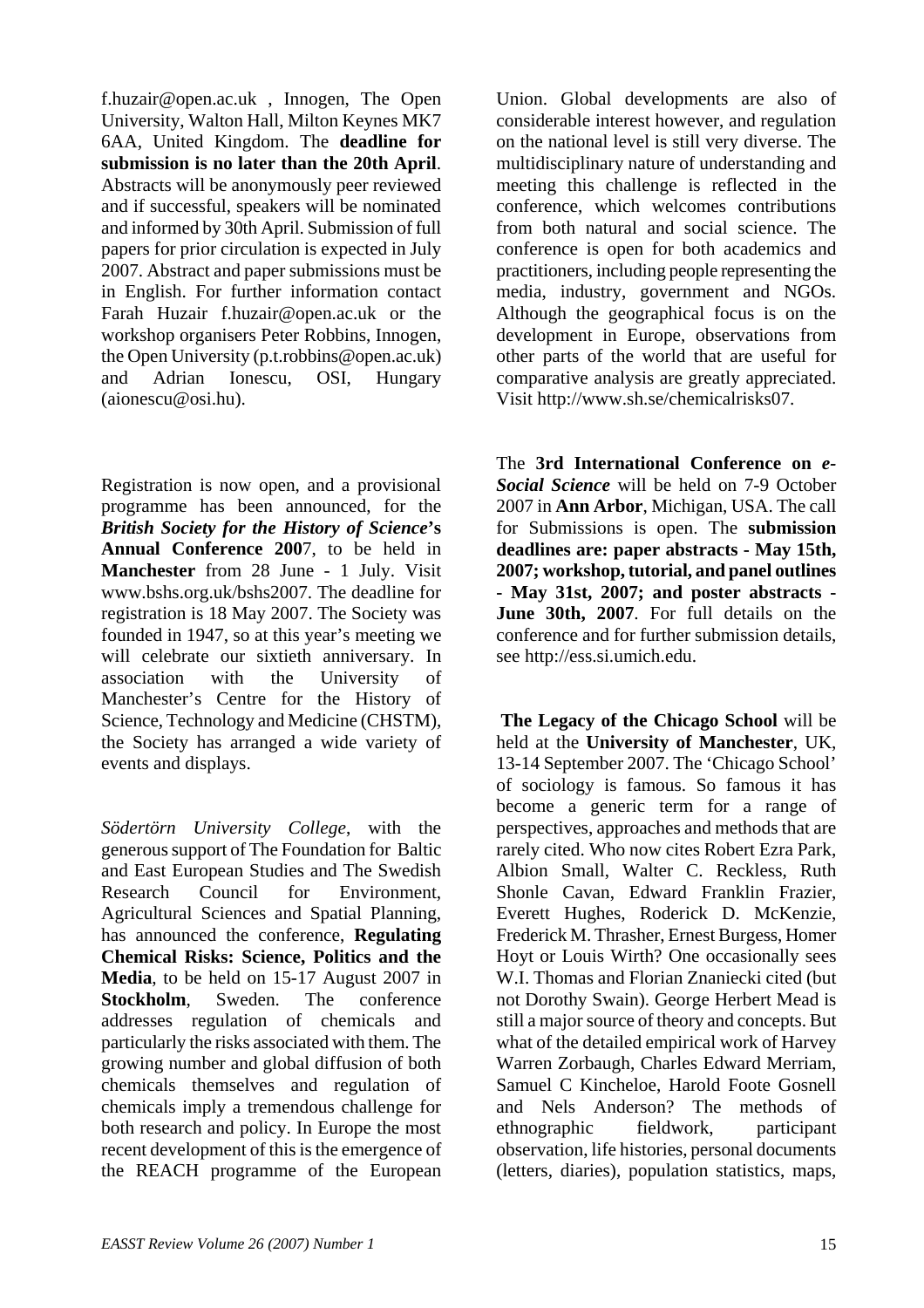real estate pricing, and interviewing were all developed and widely used. The list of topics they investigated and established is long and includes urban sociology, community studies, immigration, racism, inequality, identity and adaptation, political participation, leisure and commercialized entertainment, African American politics, exclusion, community radicalism, religion, white peoples' perceptions of black communities, social problems, traditions, sub-cultures, urban planning, institutionalization, social reform, social mobility. The conference organizers are Dr Pete Martin, Department of Sociology, University of Manchester (peter.martin@manchester.ac.uk); Dr Dave Francis Manchester Metropolitan University (d.francis@mmu.ac.uk); and Dr Chris Hart (c.hart@chester.ac.uk). We invite proposals between 200-250 words for a 40 minute paper that examines the legacy of the Chicago School **Deadline is 17th May 2007**. We aim to publish a selection of papers in the Journal of Classic Sociology. Other papers are to be published in a book.

The *British Sociological Association's Medical Sociology Group* **Annual Conference 2007** has been announced. It will take place on 6-8 September at the Britannia Adelphi Hotel, **Liverpool**, UK. Making connections between organisation studies and medical sociology to study the management of change in health care systems is convened by Professor Graeme Currie, Dr Rachael Finn, and Dr Justin Waring, University of Nottingham, and Thinking through science, technology and medicine: What medical sociology and science and technology studies (STS) can learn from each other is convened by Dr Richard Tutton, University of Nottingham. Other papers, posters and other forms of presentation in the following streams: 1. Cancer, 2. Complementary and Alternative Medicine, 3. Ethics, 4. Ethnicity, 5. Experiences of Health and Illness, 6. Gender, 7. Genetics, 8. Health service delivery and organization, 9. Health policy, 10. Health technologies, 11. Inequalities, 12. Lay/professional interface, 13. Lifecourse, 14. Mental Health, 15. Methods, 16. Primary care, 17. Risk, 18. Reproductive and Sexual Health, 19. Teaching health professionals, 20. Theory, 21. Open stream, and 22. International. Further details and abstract submission form available: www.britsoc.co.uk/msconf and bsamedsoc@ britsoc.org.uk. **The abstract submission deadline is April 28th 2007**. Abstracts received after this date will not be considered.

The *British Society for the History of Science*'s conference, **Darwinism after Darwin: New historical perspectives**, is to be held at Devonshire Hall, **University of Leeds**, 3-5 September 2007. Before celebrations get underway for the 2009 Darwin sesquicentenary and bicentenary, this conference will provide an opportunity to think about what happened with Darwinism 'after Darwin', providing new historical perspectives on evolutionary theories and ideas, experiments and practices, books and images, bodies and displays, from the late nineteenth to the early twenty-first centuries. This wideranging conference will include plenary lectures from eminent scholars in the field alongside panel seminars, author-meets-critics sessions, hosted roundtable discussions, outreach activities, and social receptions. There will also be an opportunity to participate in an outing to nearby Ilkley Moor. The conference will be located in the pleasant surroundings of Devonshire Hall, a short walk from Headingley and the University and ten minutes by bus from the city centre. See http://www.darwinismafterdarwin.com.

The Call for Papers for the 2007 *AAA* meeting's panel sponsored by the Interest Group for the Anthropology of Public Policy has been issued, under the title, **When Your Informants are the Experts: Access, Expertise, and Obligation in (Powerful) Institutions**. The conference will be held on 28 November – 2 December 2007 in **Washington, DC**. See http://www.aaanet.org/. In the past 20 years, anthropologists have grown increasingly sensitive to the fluidity of categories that have historically oriented the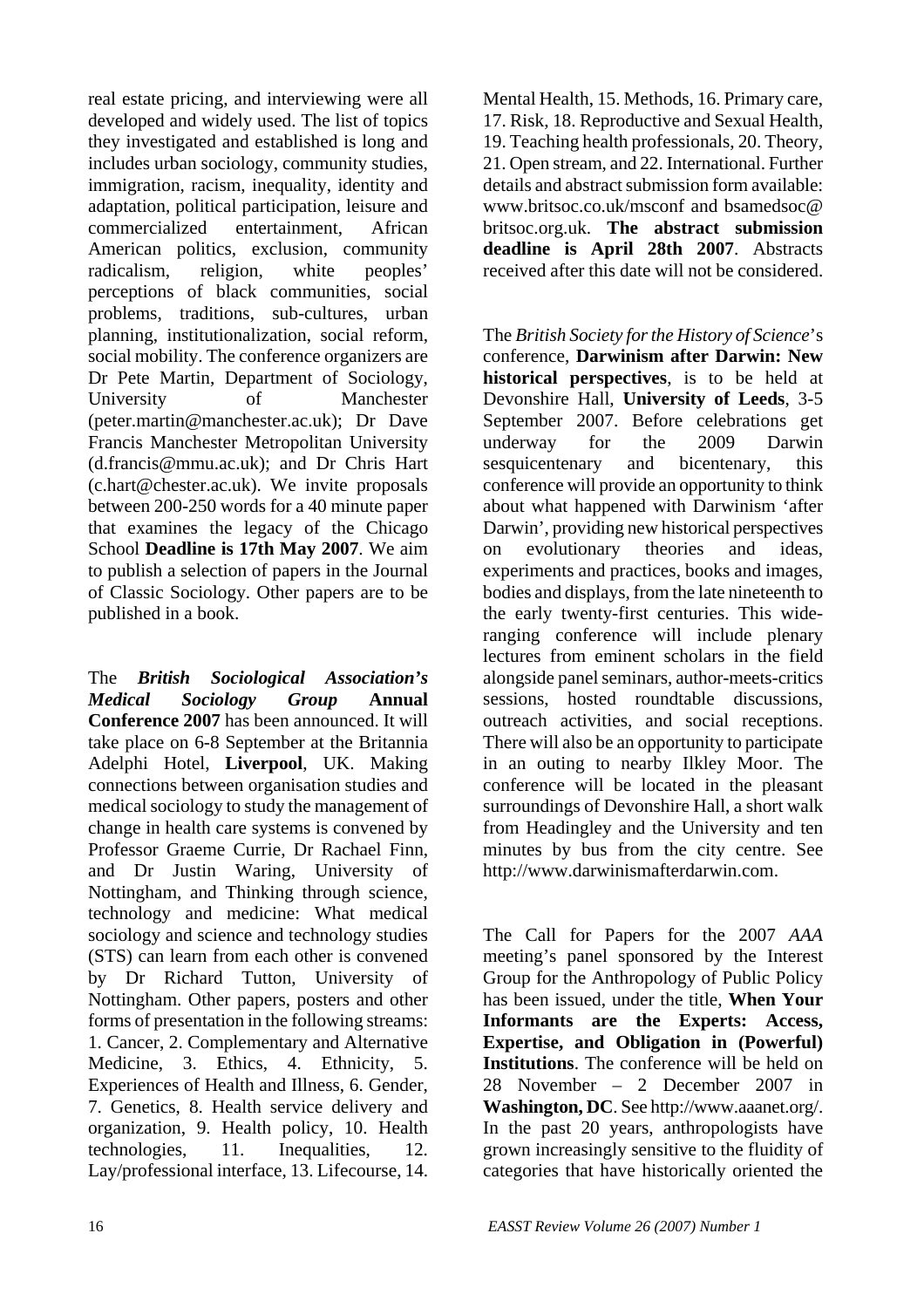field work experience, such as rapport and the singular terrestrial or institutional fieldsite. The protean and wide-ranging effects of the contemporary phenomena we study as anthropologists means that we, too, must be mobile and flexible in our research designs and relationships. This panel considers the complexity of anthropologists field research relationships with institutional actors at the local, regional, national, and international levels. We consider institutional actors to include petty bureaucrats, local politicians and officials, local intellectuals and/or academics, representatives of international financial institutions, and corporate officials. While certain anthropological projects are centered on these actors, nearly all contemporary research projects require anthropologists to interact with institutional actors in some fashion. These relationships offer a unique opportunity to reflect on the changing nature of field research and the epistemology of anthropological knowledge for two reasons. First, whereas anthropologists have generally studied individuals who are structurally marginal, in these relationships our interlocutors frequently occupy positions of greater institutional power. Second, these institutional actors are often experts in their own right, designated as such by official credentials (such as academic degrees, etc.) or personal accomplishments (success in business), or through their familiarity with and curiosity about the very same processes the anthropologist is investigating. These unique features of the structural relationship between anthropologists and institutional actors fundamentally influence the methodological and ethical obligations inherent to ethnography. This panel aims to systematically address the range of challenges that these relationships, in their diverse forms, raise. We are interested in papers that draw on actual field work experience in government organizations, non-governmental organizations, international institutions (such as the World Bank), and/or corporate contexts with a view to the following questions: What are the various forms of relationships that anthropologists have with institutional actors? How do we sustain these relationships, and it what contexts? What types of ethnographic information emerge through these relationships? What obligations do these relationships generate and to whom? Most broadly, how do we identify the loci of these relationshipsare they resident in knowledge produced through collaborations, performed in negotiations of expertise, or rendered visible as policies become strictures for social action? If you are interested, please send an abstract to: Michael Powell (mgpowell2000@gmail.com), Tara Schwegler (taschweg@uchicago.edu), and Brian Schwegler baschweg@uchicago.edu.

From 17 - 22 October 2007, the *Society for the History of Technology (SHOT)* will meet in **Washington, DC**, and celebrate its fiftieth anniversary. As part of that celebration, the Smithsonian's National Postal Museum will host a one-day symposium on the history of communication technologies on 17 October. The event's organizers are the Mercurians, a Special Interest Group of SHOT, and the National Postal Museum. The symposium will be open to the public. Proposals for papers and panels on any topic related to the history of communication technologies are welcome. The term "communication technologies" construed in the broadest sense to include all traditional electrical and electronic forms of communication, such as telegraphy, telephony, radio, and television, as well as postal systems, semaphores, print media, and telematics, which combines computer and communication technologies. Proposals from those new to SHOT and the Mercurians-as well as those who are not yet members of either-are welcome, regardless of discipline or academic status (graduate student, independent scholar, or professor). The symposium will take place at the National Postal Museum Massachusetts Ave, NE, which is next to Union Station, a terminus for rail (Amtrak and Marc) and Metro lines, making it convenient for those attending the SHOT meeting and those coming from out of town. The submission of proposal guidelines will follow SHOT guidelines, which are posted at: http://www.historyoftechnology.org/annualmtg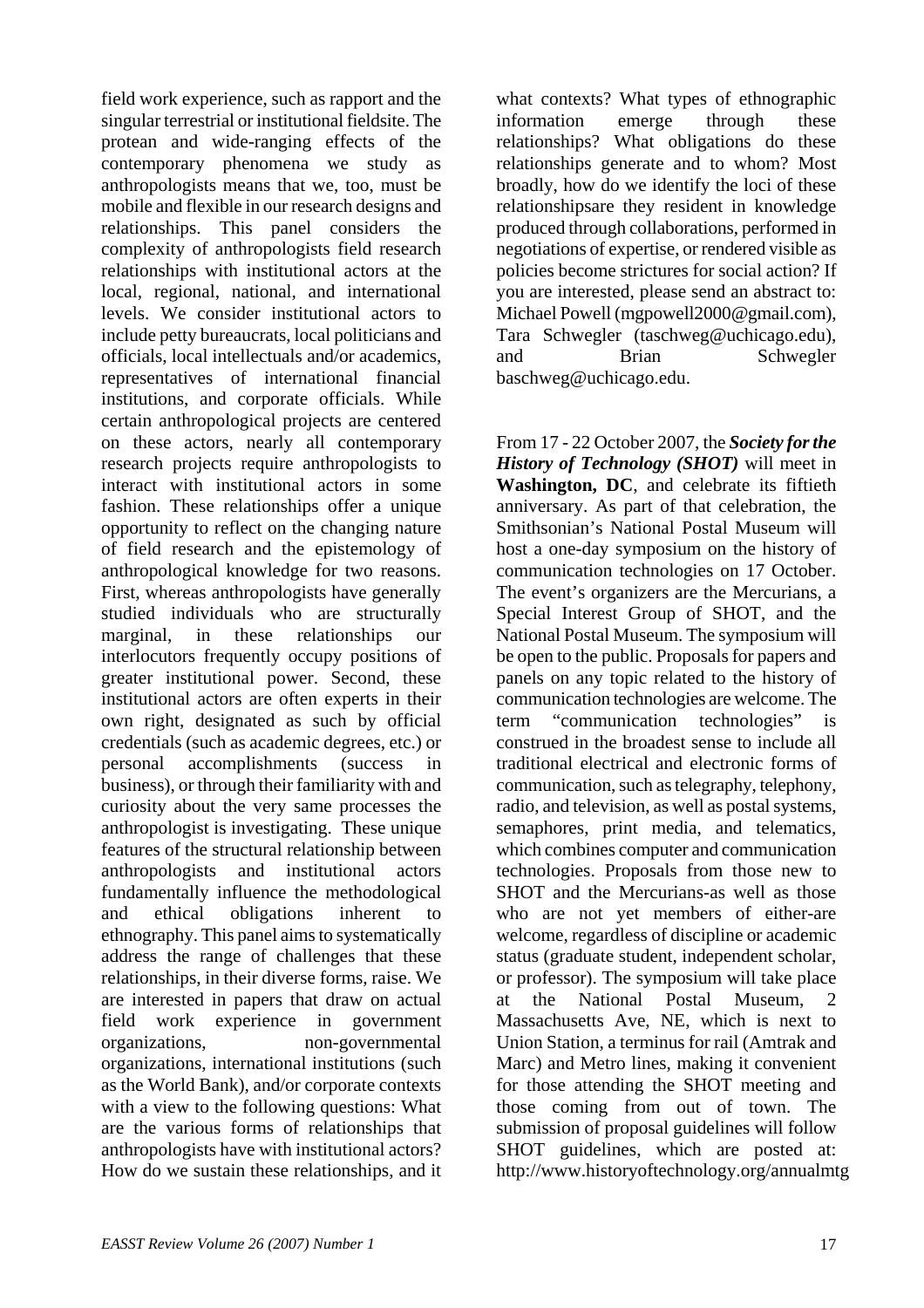/2007SHOT\_cfp.pdf. In general, paper proposals should be no more than one page long and be accompanied by a one page c.v. Panel proposals must include a description of the session that explains how the individual papers contribute to an overarching theme, a list of the presenters' names and paper titles, and a c.v. for the chair, session organizer, and commentator (if applicable), in addition to a one-page abstract and one-page c.v. for each presenter. In any case, please make known your need for audiovisual equipment (slide projector, PowerPoint, etc.). Please email complete proposals to Allison Marsh marsha@si.edu and Andrew Butrica Mercurians@earthlink.net. Notification of accepted papers will be made in August 2007. Symposium papers will be posted on the National Postal Museum's website and will be considered for possible publication.

The European consortium CIPAST (*Citizen Participation in Science and Technology*) organises a training workshop on **'How to design and organise public deliberation'** in **Napoli**, from June 17th to June 21th 2007. See http://www.cipast.org.

The *SSTNet* has issued a call for its 8th ESA Conference on **'Contentious "progress" in science and technology'** to be held in **Glasgow**, 3- 6 September 2007. Fuelled by public and private investments in research and development, the speed of innovation has accelerated and also the pressure has increased to market innovations as early as possible. The ambivalent implications of this kind of "progress" have become a public issue. Risks inherent in scientific and technological innovations but also the vulnerability of modern society through potential misuse of high-tech achievements in areas such as ICT,

biotechnology, nanotechnology, or energy machinery are on the agenda. Many risks have a global dimension. They affect also those who do not participate in the high-tech innovation journey. This is why assessing science and technology is no longer or can no longer be a technocratic exercise of circles of experts. Questions of governance of modern science and technology but also moral and ethical issues related to innovation and "progress" have moved to the center of public debate. This debate is driven mainly by civil society organizations which, however, often have to struggle gaining public attention. More about SSTNET on the network's website at http://sstnet.iscte.pt/SST-Site.htm.

The **EPIP (***European Policy for Intellectual Property***) Association** will hold its **2nd Annual Conference** on September 20th and 21st 2007 at **Lund University**, Sweden, hosted by CIRCLE, Centre for Innovation, Research and Competence in the Learning Economy. Scholars and practitioners interested in the field of intellectual property are encouraged to attend the conference with or without paper presentation. For paper-presentations participants shall submit extended abstracts for the conference presentations on the following indicative topics: National and European Legal Regimes' Evolution; Litigation and Enforcement; The Quality and Value of Patents; University Patents in Europe; Software, Biotech Patents in Europe; Industrial Dynamics, Clusters and IPR; The governance of the Patent System in Europe; Competition and Patents; Patents, Diffusion and R&D; and Trademarks, and Databases. See http://www.epip.eu/conferences/epip02.

## Summer Schools, Academies and Workshops

*The Summer Institute at the International School for Humanities and Social Sciences of*  *the University of Amsterdam*, offers a variety of intensive summer courses and tailor made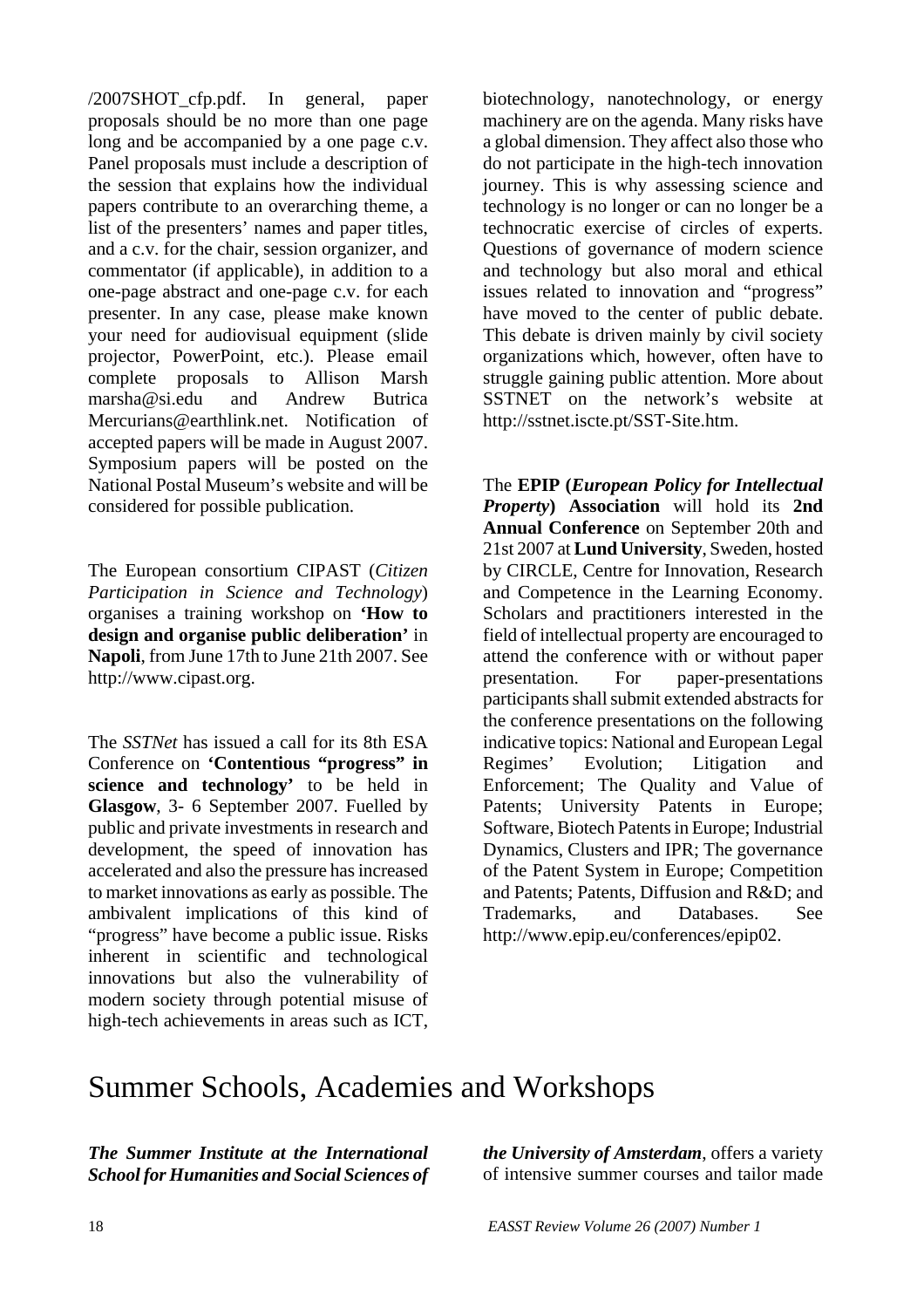programmes (in cooperation with host universities abroad) in the fields of social policy, migration, sexuality and culture, addiction studies and European politics. All of our programmes are taught in English. With over 10 years experience in programme development, the Summer Institute is capable of offering high quality short-term study abroad programmes at a reasonable cost. With insiders' knowledge of the city of Amsterdam and an impressive list of guest speakers and faculty, we have developed programmes that offer a truly authentic Amsterdam experience. From June 17-22, 2007 the Genomics & Society Summer Institute is an intensive oneweek programme. (See www.ishss.uva.nl/ELSA.) From July 1 - 26, 2007 the Summer Institute on Sexuality, Culture and Society has an intensive four-week programme. (See www.ishss.uva.nl/ SummerInstitute.) From July 8 - 20, 2007, the Summer Institute on Alcohol, Drugs and Addiction has its intensive two-week programme. (See http://www.ishss.uva.nl/Addiction.) If you are interested in exploring the possibility of developing a short-term study abroad programme in Amsterdam for your students, please feel free to contact us at the International School for the Humanities and Social Sciences, Universiteit van Amsterdam, Prins Hendrikkade 189-B, 1011 TD Amsterdam, The Netherlands, tel: +31 20 525.3776, fax: +31 20 525.3778, E-mail: summerinstitute-ishss@uva.nl, http://www.ishss.uva.nl/summer.html.

The 7th International Summer Academy on Technology Studies, entitled, **"Transforming the Energy System: The Role of Institutions, Interests & Ideas,"** will be held in **Deutschlandsberg**, Austria, 27-31 August 2007. *The Inter-University Research Centre for Technology, Work and Culture (IFZ)* in Graz, Austria, is organising the summer academy to explore strategies and limitations of an actively shaped transformation process in the energy system, in particular against the background of social and environmental sustainability goals. It will provide an

opportunity for bringing together theoretical analysis from the perspective of social studies of technology with a discussion of practical policy implications. In addition to that it will also raise some critical questions concerning the role of research in the context of normatively shaped transition processes. Participants are encouraged to present a paper related to (1) Institutions - the Challenges of Meso- and Macro-Level Transition. Overcoming system inertia and lock-in; institutional arrangements of governance, policy making and regulation; the role of regional institutions in multi-level governance. (2) Interests - the Negotiation of Goals and the Alignment of Actors. The role of interests and values in the transformation of the energy system; the positioning of sustainability goals; democratisation and empowerment; processes of coalition formation. (3) Ideas - the Social Dynamics of Visions & Expectations. The role of visions and expectations in governance; dynamics of hype and disappointment; the potential impact of foresight and scenariodevelopment. Please submit an abstract of 300 to 500 words and a maximum of one page on your work and research background. The **deadline for submission is 11 May 2007**. You will be notified of acceptance by the end of May. For further information and registration please visit www.ifz.tugraz.at/ sumacad/, or contact Anna Schreuer, IFZ - Inter-University Research Centre for Technology, Work and Culture, Schloegelgasse 2, A-8010 Graz, Austria, tel: +43/316/813909-16, fax: +43/316/810274, schreuer@ifz.tugraz.at.

**The Entanglement of East and West in Technology and Natural Sciences in the 20th Century**, the Interdisciplinary Workshop, will be held in **Passau**, Germany 18-20 July 2007. Increasingly intensified scientific research in Modern Europe in the 19th and 20th centuries became a global key phenomenon of conceptions of modern life. Old Empires, new nation states as well as the Soviet Union developed strategies and institutions in competition with one another for the advancement of science and its cultural, economic and political exploitation. Scientific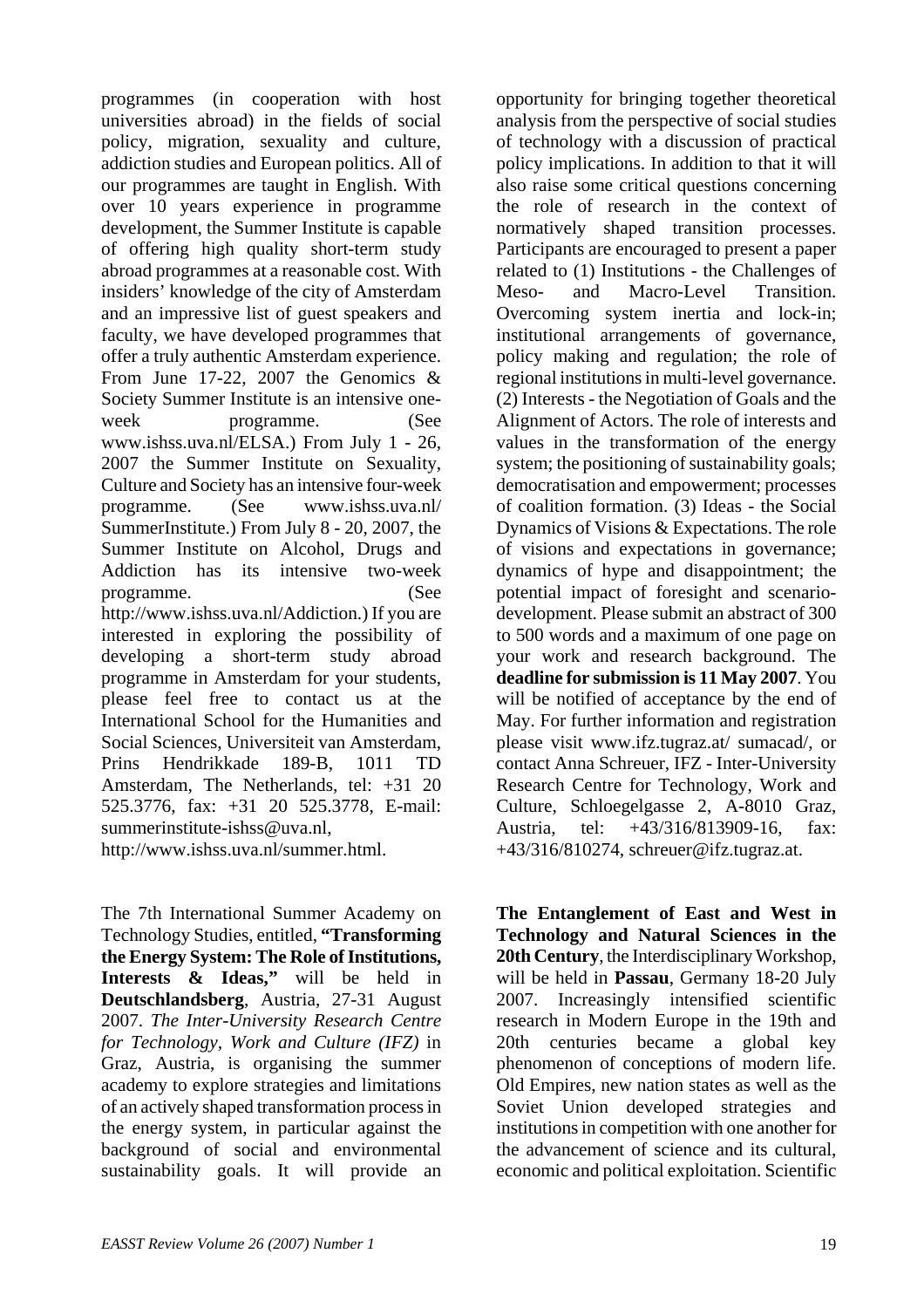logic has always contradicted political borders and demands transnational co-operation. In various disciplines, international research standards and competition have remained the leveller. Important scientific developments evolved over the 20th century as well, across the state borders and ideological camps of a divided Europe. International conferences, journals, associations, awards (Nobel Prize etc.) or competitions (International Mathematical Olympiad etc.) created cultural practices of scientific co-operation and constituted sometimes durable social relationships and networks. Yet although in some fields, the friendly exchange of letters, the exchange of know-how, the transfer of technologies or shared projects emerged, in other areas ideological prescriptions narrowed the scientist's room for manoeuvre. If it was a case of direct co-operation or implicit plagiarism, new concepts and projects, scientists and the states sponsoring them were always competing with each other. In the competition between states and empires in times of peace, during the Second World War or during the 'Cold War' between 'East' and 'West', (natural) scientific and technical research and projects played a key role. Successes furthered the prestige of states and societal systems. In particular cases, they gave scientists international fame, domestic

importance and veneration and, thus, options for political action. Scientific research was pivotal as well for 'Western' as well as for socialist societal conceptions of Modernity, Progress and the Future. Successes not only in space exploration, but in mathematics, too, contradicted western stereotypes of Eastern European backwardness. Rationalism or scientific faith has often been held or perceived in competition with traditional religion. The aesthetics and cult of technology were mediated in Eastern as well as in Western Europe in many ways and achieved farreaching importance in the various dimensions of modern everyday life. The workshop aims to bring together specialists from the different fields of disciplinary history (mathematics, physics, astronomy, astro/cosmo-nautics, chemistry, biology, statistics, mechanical engineering, electrotechnics, IT and so on). Of central interest are contributions on issues concerning both 'East' and 'West', or contextualising Soviet or socialist sciences in an international framework. Especially PhD students and post-docs are invited to propose a paper (in English or German). The **deadline for submitting a proposal of max. 1 page is June 10, 2007**. A publication of the proceedings is planned.

Contact: Stefan.Rohdewald@uni-passau.de.

# Opportunities Available

A full-time **PhD** position is available. The Department of Culture, Organization and Management (COM) of the *Faculty of Social Sciences at the Free University***, Amsterdam**, will conduct a project on **The Europeanization of gambling organizations and the regulation of gambling in the European Union (2007-2010)**. This project is funded by the Dutch Research Council NWO. Since the 1990s gambling markets, including slot machines, lotteries and casinos, in many countries have been liberalised and expanded significantly. This expansion wave is a virtually global phenomenon. There are clear cultural, economic and technological (cf. the Internet) pressures on national governments to treat gambling as a free market in the entertainment economy. These pressures, however, are in sharp contrast with and contradict traditional gambling policies. Direct market competition was discouraged because of the moral controversies over gambling and the association of gambling with risks concerning addiction and crime. This also means that national gambling organisations were, and in most cases still are, protected from competition from abroad and are usually not allowed to expand their activities beyond national borders. Consequently, across the EU there exist huge differences in gambling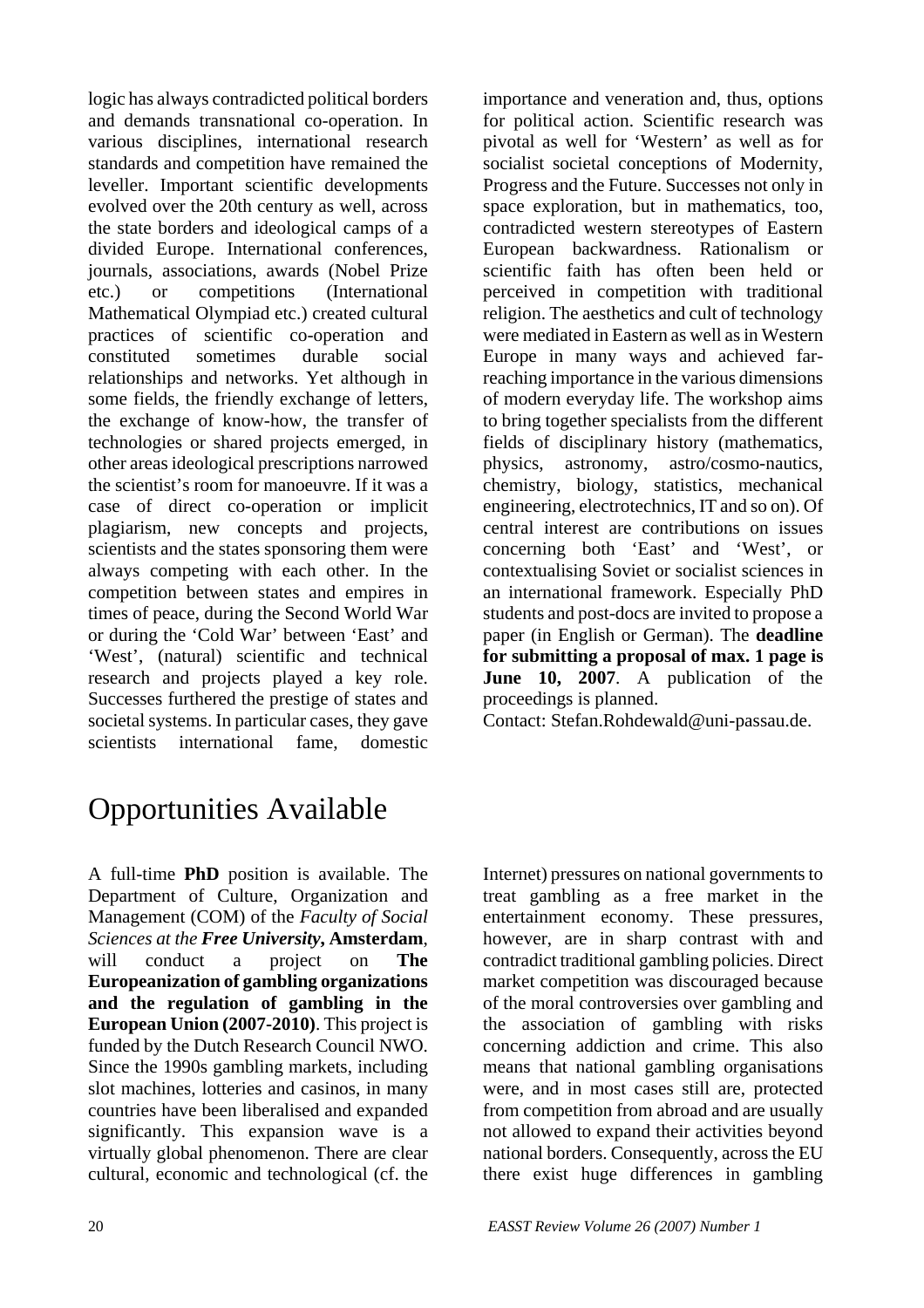cultures, organisations and policies. Starting in September 2007, you will be appointed as a fully funded PhD researcher to undertake this project on the Europeanisation of gambling organisations. The research will be guided by the following encompassing research question: 'How do developments within the complex organisational and regulatory gambling arrangements within member states of the EU relate to the European level?' In answering this question you will have to analyse the differences in gambling organisations (including operators, regulators and beneficiaries) across the EU in a number of contrasting case studies. Your focus will be on the organisational actors who bring about changes in the field of gambling. You will also strongly focus on the interaction between the national levels and the European level of regulation. Suitable candidates have a master's degree (or the equivalent) in one of the social sciences, preferably in relation to organisational science and/or political science. Especially students with a strong background in anthropology, sociology or political science are invited to apply; familiarity with (organisational) cultural analysis; excellent command of English; knowledge of Eastern and/or Southern European countries will serve as recommendation; and knowledge about the organisation and regulation of gambling is not mandatory but will also serve as recommendation. The initial appointment will be full time and for a period of 12 months. After satisfactory evaluation of the initial appointment it will be extended for a total duration of 4 years. You can find information about our excellent fringe benefits of employment - including holiday allowances of 8 % per year - at www.vu.nl/vacatures. Parttime appointment (0,8 fte) is possible: total duration of the appointment will then be 5 years. Gross monthly salaries range from eur 1.933,- in the first year to eur 2.472,- in the last year of the appointment. Further information with respect to the research project can be obtained from Dr. S.F. Kingma, (project leader); tel. 31 20 59 86740 (secr.), and direct by e-mail: SF.Kingma@fsw.vu.nl, or Prof.Dr. H.W. Overbeek, (supervisor); tel. 31 20 59 86852 (secr.), and e-mail:

HW.Overbeek@fsw.vu.nl. Please send cover letter, cv, list of publications and contact details of three referees **before April 15th 2007** by e-mail to: vacature@fsw.vu.nl, or by post to the Vrije Universiteit, Faculty of Social Sciences, attn. drs. L.M. Bremer, Managing Director, De Boelelaan 1081, 1081 HV Amsterdam, The Netherlands. The vacancy number to reference is 1.2007.00038.

The Faculty of Social Sciences explicitly hopes to increase diversity among its employees.

The *Delft University of Technology* has **two job openings as part of the research project Moral responsibility in R&D networks**. The **Postdoc** position (vacancy number: 07.011) concerns **Conceptual and moral analysis of responsibility**. Central to the Post-doc project is the conceptual and moral analysis of the responsibility concept, with an eye to developing a notion of responsibility which is morally justifiable and which leads to a complete distribution of responsibility in technical research networks. Applicants must have graduated in philosophy. They must have a demonstrable interest in applied ethics and technology. It is also recommended that candidates have had experience in carrying out research in philosophy of technology, applied ethics or philosophy of mind. It must be obvious from earlier publications that candidates possess good analytical and philosophical skills. Finally we are seeking a Post-doc who would like to work in a team. The extent of this position is a maximum of 32 hours per week (0.8 FTE). The position has a temporary employment basis of three years. The estimated starting salary is based on scale 10, with a maximum of  $\approx 3,554$  per month gross (based on a full-time appointment and depending on experience). The **Phd Student position** (vacancy number: 07.012) concerns **Responsibility distributions in actual R&D networks**. The doctoral project focuses primarily on empirical research into the distribution of responsibility in R&D networks. The candidate must have graduated in philosophy, technology or a relevant socioscientific discipline. He or she will have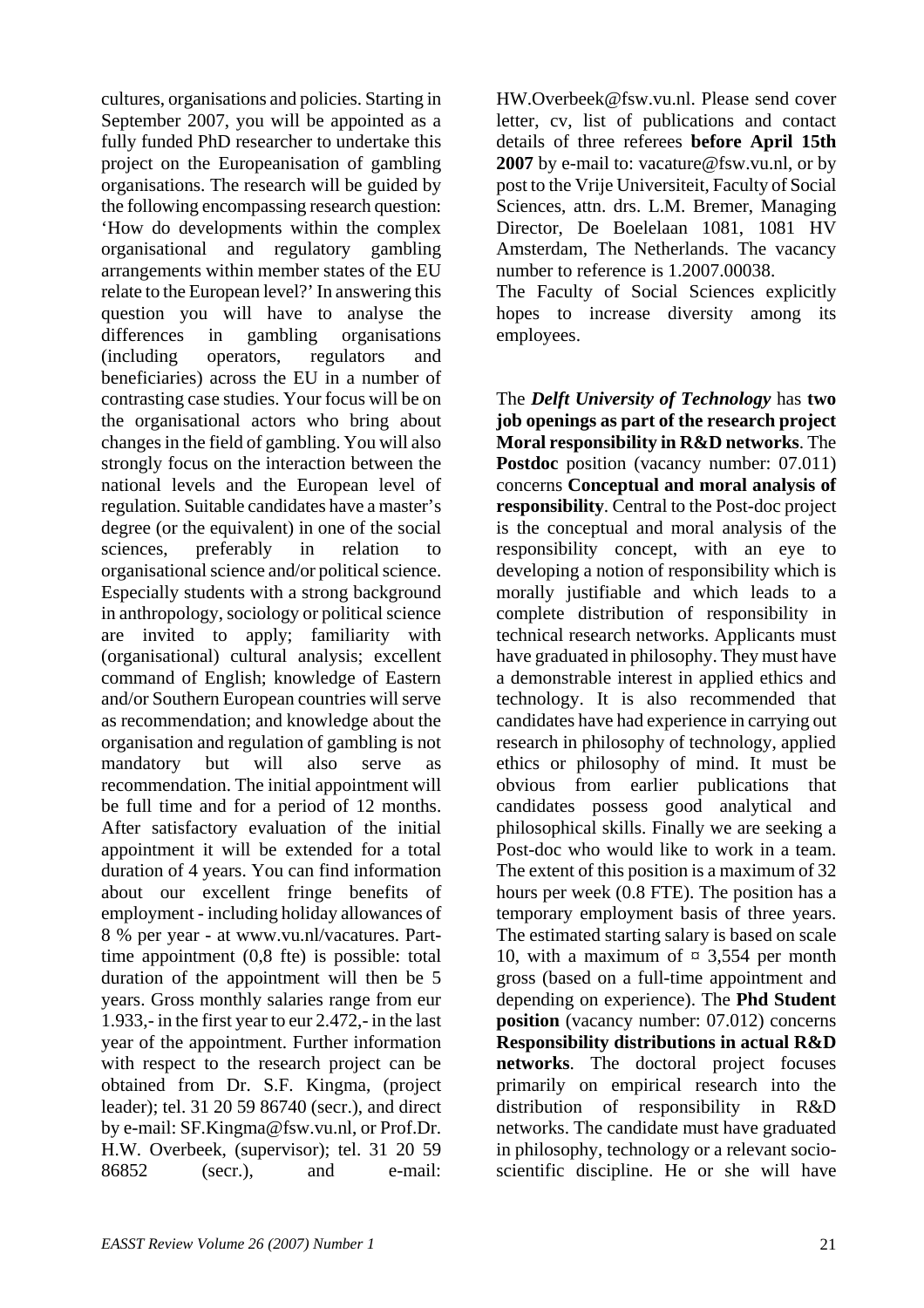demonstrable interest in applied ethics and in technology. It is recommended that the candidate has had experience in carrying out empirical research. The extent of this position is a maximum of 38 hours per week (1 FTE). The position has a temporary employment basis of four years. In the first year the salary will be  $\[\times\] 1,933$  gross per month, rising to  $\[\times\]$ 2,472 gross per month in the fourth year. For further information about these position please contact Ibo van de Poel, tel. +31 15-27 84716, or by email at i.r.vandepoel@tudelft.nl. You may submit your letter of application with a CV until **April 10, 2007** at the latest, to the TPM Faculty, HR office, attn. Mirjam Koning, PO Box 5015, 2600 GA Delft, the Netherlands; or apply online: m.e.koning@tudelft.nl. When applying for one of these job always mention the vacancy number. Research will be accommodated within the 3TU Centre for Ethics and Technology, one of six Centres of Excellence of the three universities of technology in the Netherlands (Delft, Eindhoven and Twente). The Centre's mission is to carry out highquality research into ethics and technology. A complete description of the project can be requested, or www.ethicsandtechnology.eu.

The *Department of Science and Technology Studies, University College London***,** offers **up to two scholarships for the MSc programmes** taught by the London Centre for the History of Science, Medicine and Technology: MSc in History of Science, Medicine and Technology, and an MSc in Science, Technology, Medicine and Society. These studentships will cover tuition fees at Home/EU rates. They do not include a stipend or support for accommodation. There is a preference to award one scholarship for each MSc programme. However, the Department may elect instead to support truly exceptional candidates regardless of their degree choice. Eligibility: All Home/EU applicants accepted for entry onto these courses will be considered for these awards. They will be judged on the basis of their MSc application, plus any

supporting material (such as impressions drawn from interviews). Those wishing to provide additional material in support of their case may submit a 750 word statement describing their particular interest in the degree. For more information about the degrees, visit the London Centre web site www.londoncentre-hstm.ac.uk.

*DISCCRS* (www.disccrs.org), the **Interdisciplinary Climate Change Symposium**, will be held in **Hawaii** on 10-17 September 2007. **April 30th is the deadline for applications** to DISCCRS III for new Ph.D. graduates. Airfare, room & board are fully paid for 36 accepted candidates. Social scientists are especially encouraged to apply. DISCCRS (pronounced "discourse") is an interdisciplinary initiative for recent Ph.D. graduates conducting research related to climate change and its impacts. The goal is to broaden research interests and establish a collegial peer network extending across the spectrum of natural and social sciences, humanities, mathematics, engineering and other disciplines related to climate change and its impacts. The initiative includes a public webpage, electronic newsletter, and annual symposia funded through 2008. By the 30 April 2007 deadline individuals completing Ph.D. requirements between April 1, 2004 - March 31, 2007 in any discipline related to climate change and impacts are invited to join the DISCCRS network and apply to be a DISCCRS symposium scholar. Thirty-six applicants will be selected by an interdisciplinary committee of research scientists. During the week participants will provide oral and poster presentations in plenary format, hone interdisciplinary communication and team skills, and discuss emerging research, societal and professional issues with each other and with established researchers invited to serve as mentors. Contact: disccrs@whitman.edu.